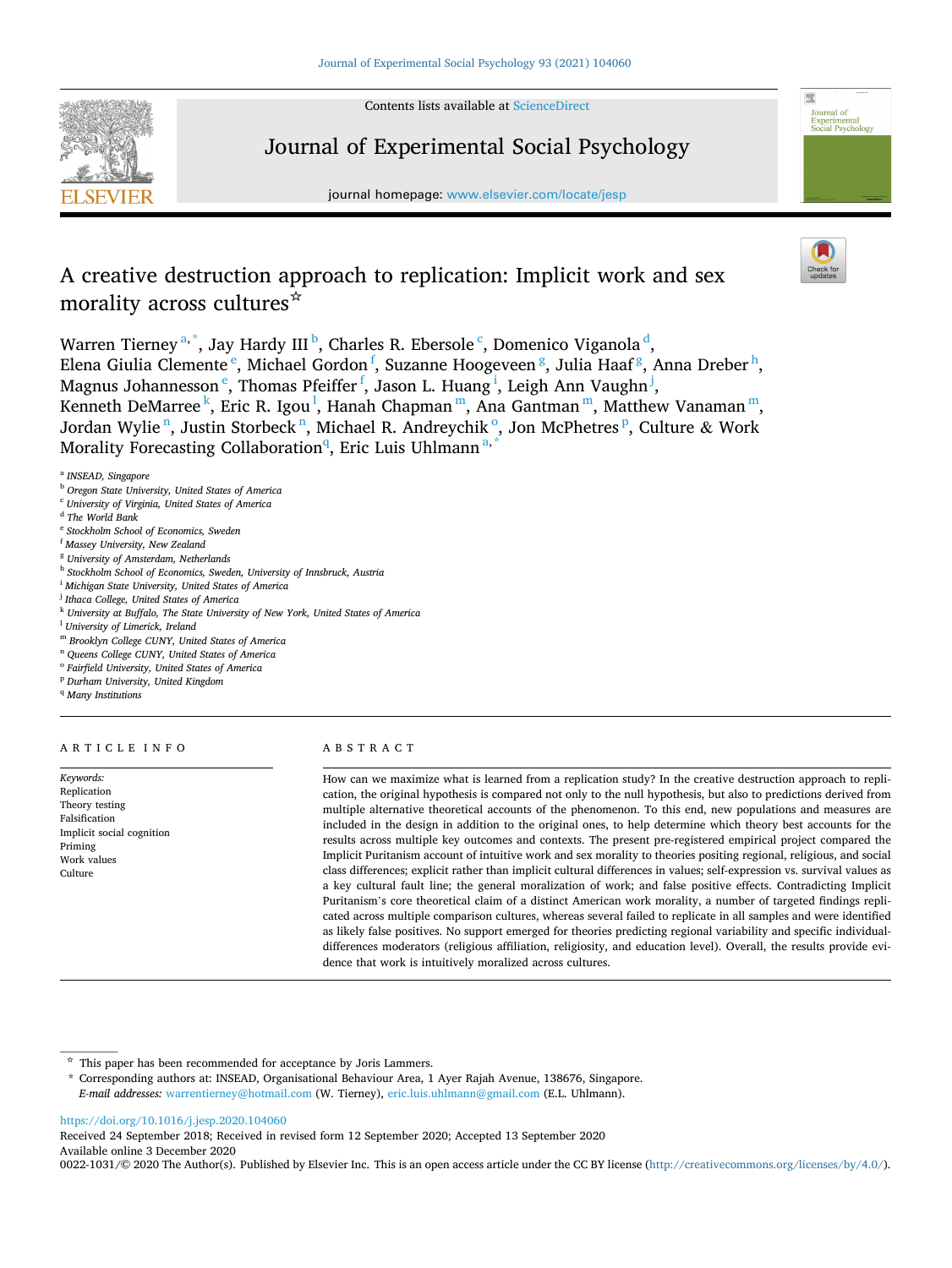The present initiative aimed to assess the robustness, generality, and cultural boundedness of prior findings on Implicit Puritanism, an account of the role of the United States' cultural and religious history on the moral intuitions of contemporary Americans ([Poehlman, 2007](#page-17-0); [Uhlmann, Poehlman,](#page-17-0) & Bargh, 2008, 2009; [Uhlmann, Poehlman, Tan](#page-17-0)nenbaum, & [Bargh, 2011](#page-17-0)). The theory of Implicit Puritanism draws on research on automatic and unconscious social cognition ([Banaji, 2001](#page-15-0); Greenwald & [Banaji, 1995;](#page-16-0) [Haidt, 2001;](#page-16-0) Nisbett & [Wilson, 1977\)](#page-17-0) and cross-disciplinary scholarship on America's religious roots [\(Baker, 2005](#page-15-0); [de Tocqueville, 1840/1990](#page-15-0); [Landes, 1998; Lipset, 1996](#page-16-0)) to form testable empirical predictions about national differences in intuitive work and sex morality. According to the theory, a history of Puritan-Protestant influence has led traditional work and sex values to implicitly permeate U.S. culture, shaping the moral intuitions and unconscious reactions of even non-Protestant and less religious Americans. In contrast to cultural frameworks focused on East-West differences (e.g., [Nisbett, Peng, Choi,](#page-17-0) & Norenzayan, 2001; [Oyserman, Coon,](#page-17-0) & Kem[melmeier, 2002](#page-17-0)) or comparisons between Western, Educated, Industrialized, Rich, and Democratic (WEIRD) and non-WEIRD populations (Henrich, Heine, & [Norenzayan, 2010\)](#page-16-0), Implicit Puritanism focuses on cultural variability *within* Western societies. The implicit values of Americans— as elicited via moral scenarios, mindset manipulations, and priming paradigms— are contrasted with those of individuals from ostensibly similar Western societies with different religious histories (e. g., Canada, Australia, or the United Kingdom).

Employing what we term a "creative destruction" approach to replication, we leveraged the complex set of experimental results and cultural differences hypothesized by Implicit Puritanism to further prespecify alternative results predicted by competing accounts of work and sex morality. A number of these alternative frameworks posit that religious, regional, and social class differences are more important than national differences. Another perspective argues that cultural differences in the relevant values are explicit and conscious rather than implicit and nonconscious. Yet another competing theory proposes that implicit orientations towards work and sexuality are consistent across cultures, perhaps due to common evolutionary roots. In addition to directly replicating the original study designs ([Simons, 2014](#page-17-0)), this initiative strategically included new measures and samples— permitting not only a comparison of the original theoretical predictions [\(Poehlman,](#page-17-0)  [2007; Uhlmann et al., 2008, 2009, 2011\)](#page-17-0) with the null hypothesis of no condition or group differences, but also tests of further ideas. We were then able to examine which theory best accounts for the results across multiple key outcomes and contexts. The goal, in the specific case of work morality across cultures but also more generally, was to identify ways to maximize the generativity and information gain from a replication initiative.

# **1. Creative destruction in science**

The scientific community's shaken faith in original effects that do not emerge in a single direct replication (same method, new observations; [Simons, 2014](#page-17-0)) has been documented in the context of a prediction market [\(Dreber et al., 2015](#page-16-0)). More generally, debate and discussion regarding replications centers largely on the existence or nonexistence of a given finding, as opposed to testing competing predictions of positive effects against one another. Consider, however, that a replication could broaden its scope beyond the original design and theorizing, including further measures and conditions testing additional ideas (Brainerd & [Reyna, 2018](#page-15-0)). Large scale replications can and should be leveraged to simultaneously test multiple competing and complementary ideas that operate in the same theoretical space ([Tierney et al., in](#page-17-0)  [press](#page-17-0)).

The inspiration is Schumpeter'[s \(1942/1994\)](#page-17-0) concept of the "gale of creative destruction" in a capitalistic economy, the "process of industrial mutation that incessantly revolutionizes the economic structure from within, incessantly destroying the old one, incessantly creating a new

one." Schumpeter characterizes capitalism as a cyclical process through which outmoded products, approaches, and organizations are destroyed and supplanted by stronger ones. The destruction is both healthy and necessary for improved institutions to emerge. The notion of creative destruction or a "Schumpeter's gale" has a clear parallel in natural selection in evolutionary biology. In the *Origin of Species*, [Darwin \(1872\)](#page-15-0)  noted that "extinction of old forms is the almost inevitable consequence of the production of new forms."

For too long, psychological theories have been sheltered and protected from disconfirmation, rather than subjected to the type of survival pressures Darwin outlined. Historically, approximately 1% of articles published in the fields of psychology and marketing are direct replications of prior work (Bozarth & [Roberts, 1972](#page-15-0); [Hubbard](#page-16-0) & Arm[strong, 1994;](#page-16-0) [Makel, Plucker,](#page-16-0) & Hegarty, 2012). Most of the research questions examined in the many thousands of papers published yearly are only ever pursued by the original laboratory, who are biased to confirm their own theories (Berman & [Reich, 2010;](#page-15-0) [Greenwald, Prat](#page-16-0)kanis, Leippe, & [Baumgardner, 1986](#page-16-0); [Kuhn, 1962; Manzoli et al., 2014](#page-16-0); [Mynatta, Dohertya,](#page-17-0) & Tweneya, 1977). The recent movement to reexamine published findings suggests replication rates of 36% in psychology ([Open Science Collaboration, 2015](#page-17-0)), 11–25% in biomedicine (Begley & [Ellis, 2012;](#page-15-0) [Prinz, Schlange,](#page-17-0) & Asadullah, 2011), 61% in experimental economics [\(Camerer et al., 2016\)](#page-15-0), 70% in experimental philosophy ([Cova et al., 2018\)](#page-15-0), and 62% for behavioral experiments published in elite journals (i.e., *Science* and *Nature*; [Camerer et al.,](#page-15-0)  [2018\)](#page-15-0). Yet it is also worth considering what is left in the wake of a gale of failed replications. The original theory has been cast into doubt, but has a new, stronger theory emerged in its place?

In the creative destruction approach to replication, the original hypothesis is compared not only to the null hypothesis, but also to preregistered (Van't Veer & [Giner-Sorolla, 2016](#page-17-0); [Wagenmakers, Wetzels,](#page-17-0)  [Borsboom, van der Maas,](#page-17-0) & Kievit, 2012) predictions derived from multiple additional theories [\(Tierney et al., in press](#page-17-0)). This may involve administering new measures, adding further conditions, and testing new populations in addition to the original ones (what [Brainerd](#page-15-0)  $\&$  Reyna, [2018,](#page-15-0) refer to as a Registered Report plus or RR+ approach). Which theoretical framework best accounts for the variance in outcomes is then rigorously assessed. This may lead to the conclusion that multiple complementary theories are needed to fully explain the phenomenon under study [\(Jussim, Coleman,](#page-16-0) & Lerch, 1987).

The aim is to provide critical tests (Kahneman & [Klein, 2009;](#page-16-0) [Laka](#page-16-0)[tos, 1970;](#page-16-0) [Mayo, 2018;](#page-16-0) [Mellers, Hertwig,](#page-16-0) & Kahneman, 2001; [Platt,](#page-17-0)  [1964;](#page-17-0) [Popper, 1959/2002](#page-17-0)) that maximize the yield of scientific knowledge from the investigation. The present effort complements broader calls to engage in "theory pruning" by testing competing theories against one another ([Aguinis, Pierce, Bosco,](#page-15-0) & Muslin, 2009; Kluger & [Tikochinsky, 2001\)](#page-16-0) in order to reduce the dense theoretical landscape of the sciences ([Hambrick, 2007;](#page-16-0) [Leavitt, Mitchell,](#page-16-0) & Peter[son, 2010](#page-16-0)). As previous commentators have noted, "one has a much greater likelihood of making important knowledge advances to theory and practice if the study is designed so that it juxtaposes and compares competing plausible explanations of the phenomenon being investigated" (Van de Ven & [Johnson, 2006](#page-17-0), p. 814), and "The greatest scientific value emerges when at least two models are specified representing competing conceptualizations and one emerges the strongest" [\(Vandenberg](#page-17-0) & Grelle, 2008).

#### **2. Implicit puritanism**

Scholars across fields have traced aspects of contemporary U.S. culture to the nation's history of religious migration ([Baker, 2005](#page-15-0); [de](#page-15-0)  [Tocqueville, 1840/1990](#page-15-0); [Lipset, 1996;](#page-16-0) [Schafer, 1991;](#page-17-0) [Voss, 1993](#page-17-0)). Among the New England region's earliest European settlers were devout Puritan-Protestants fleeing religious persecution in England. Although eventually dwarfed numerically by settlers seeking economic opportunities, these early colonists had a disproportionate influence on the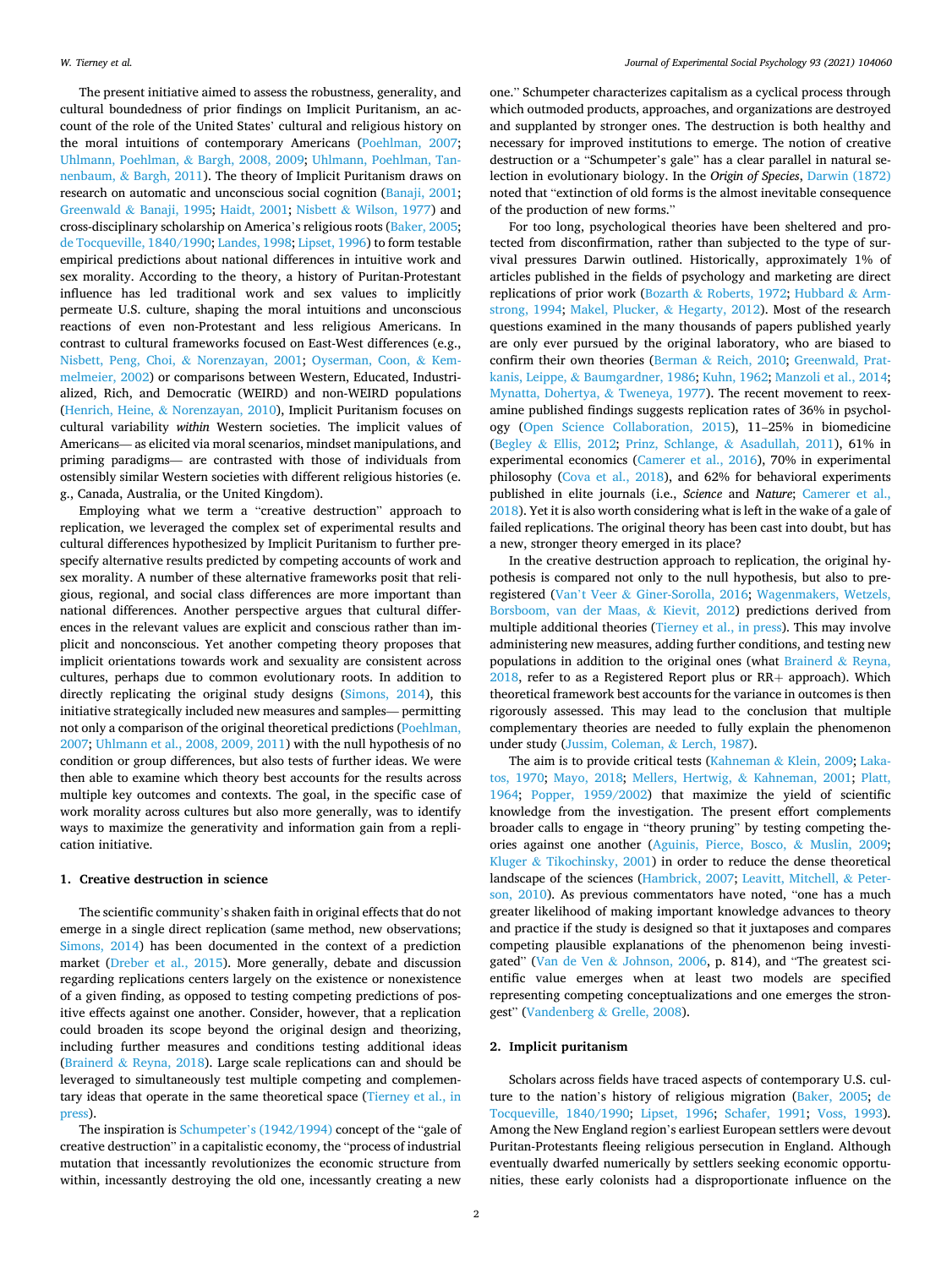cultural values of the emerging nation. This is analogous to founder effects in organizations [\(Schein, 1990](#page-17-0); [Weeks, 2004](#page-17-0)) and biology [\(Mayr,](#page-16-0)  [1942, 1954](#page-16-0); [Thompson, 1978\)](#page-17-0): the earliest members of a group may strongly impact the characteristics and behaviors of later generations of members. Consider for instance that the Southern culture of honor in the United States can be traced back to settlement from herding communities in the United Kingdom, where a reputation for violent retribution served as a deterrent against theft of one's flock [\(Nisbett](#page-17-0) & Cohen, [1996\)](#page-17-0).

Historical patterns of religious migration may be one reason why the United States today remains deeply religious and traditional despite sharing in the economic growth that has contributed to the secularization of other Western countries [\(Inglehart, 1997;](#page-16-0) [Inglehart](#page-16-0) & Welzel, [2005\)](#page-16-0). The values of contemporary Americans with regards to sexuality, suicide, divorce, and abortion resemble prior generations much more so than in ostensibly similar nations such as the United Kingdom, Canada, and Australia. A related legacy of America's Puritan-Protestant heritage may be a distinctive orientation towards work [\(Poehlman, 2007](#page-17-0); [Uhl](#page-17-0)[mann et al., 2008, 2009, 2011\)](#page-17-0). Although most of the world's faiths moralize sexuality, Calvinist Protestantism is distinctive in the religious significance accorded to everyday labor. Theologian John Calvin believed that material wealth accumulated meritoriously through hard work indicated that a person was among God's chosen [\(Weber, 1904/](#page-17-0)  [1958\)](#page-17-0). Other national cultures encourage long work hours out of secular concerns such as duty to family or country; the Protestant work ethic is truly special in linking work to divine salvation.

These unique historical and religious roots hold continuing relevance in part due to the unconscious internalization and operation of pervasive cultural mores. Dual process models propose that in addition to explicit, deliberatively endorsed attitudes and beliefs, people also have implicit, automatic associations that they may not consciously recognize (Gawronski & [Bodenhausen, 2006](#page-16-0); Greenwald & [Banaji, 1995\)](#page-16-0). Whereas explicit beliefs are at least somewhat responsive to logical argumentation, automatic associations are ingrained by the broader culture or other environmental conditioning ([Banaji, 2001](#page-15-0); [Gregg, Seibt,](#page-16-0) & Banaji, [2006\)](#page-16-0). As a result, implicit associations and explicit beliefs can diverge sharply [\(Nosek, 2005](#page-17-0)). For instance, even individuals who deliberately reject pernicious stereotypes about Black criminality nonetheless associate Black targets with crime more so than White targets [\(Correll, Park,](#page-15-0)  Judd, & [Wittenbrink, 2002;](#page-15-0) [Greenwald, Oakes,](#page-16-0) & Hoffman, 2003). Without drawing any moral comparison between racism and religion, a similar divergence may come into play with regard to Americans' work and sex morality. Even non-Protestant and non-religious Americans may, by virtue of their exposure to U.S. culture, unconsciously absorb associations based in traditional Puritan-Protestant values. At times, these associations lead contemporary Americans to show some of the same tendencies as the Puritan colonists. This includes intuitively condemning sexual promiscuity, lauding individuals who work in the absence of any material need to do so, and working harder on an assigned task when thoughts about religion are accessible.

The theory of Implicit Puritanism further expects Americans to link work and sex values together in an overarching ethos. Although many faiths draw an association between sexual restraint and divine purity, Protestantism is distinct in also placing work in the realm of the divine. Via the principle of cognitive balance ([Greenwald et al., 2002;](#page-16-0) [Heider,](#page-16-0)  [1958\)](#page-16-0), their mutual link with divine salvation forges a unique connection between Puritan sex values and the Protestant work ethic in the minds of Americans. As a result, thoughts or judgments related to hard work activate inferences and values related to sexuality, and vice versa.

Implicit Puritanism theory thus seeks to bridge prior cultural analyses of the United States [\(de Tocqueville, 1840/1990;](#page-15-0) [Lipset, 1996\)](#page-16-0) with theoretical and empirical work on implicit social cognition as applied to unconscious cultural stereotyping ([Greenwald](#page-16-0)  $\&$  Banaji, [1995\)](#page-16-0) and principles of cognitive balance [\(Greenwald et al., 2002](#page-16-0)). Research in the social cognitive tradition suggests that because cultural stereotypes are ingrained and operate unconsciously, they often affect

the judgments and behaviors of consciously egalitarian and consciously inegalitarian individuals to similar degrees. Critically to Implicit Puritanism theory, because the effects of the Puritan-Protestant heritage of the U.S. are held to be pervasive and unconsciously transmitted, demographic differences based on consciously endorsed religion (i.e., whether the person is a Protestant or not) and explicit religiosity (i.e., devout faith vs. atheism) should not emerge. All that should matter when it comes to exhibiting the predicted effects, for instance of subtly priming concepts related to religion ([Poehlman, 2007;](#page-17-0) [Uhlmann et al.,](#page-17-0)  [2011\)](#page-17-0), is whether the person is an American or not. The absence of any moderating effects of self-reported religion or religiosity in past empirical studies thus goes hand in hand with a lack of evidence of conscious awareness (e.g., on probe questions), in supporting the original theorizing [\(Poehlman, 2007;](#page-17-0) [Uhlmann et al., 2009, 2011](#page-17-0)). Such null effects are also broadly consistent with research on social tuning ([Sinclair,](#page-17-0)  Dunn, & [Lowery, 2005](#page-17-0); [Sinclair, Lowery, Hardin,](#page-17-0) & Colangelo, 2005) and cultural transmission ([Boyd, Richerson,](#page-15-0) & Henrich, 2011), which highlight the automatic and unreflective processes via which beliefs can become pervasive in a community.

# **3. Key empirical evidence**

The primary empirical support for Implicit Puritanism stems from a series of studies comparing the responses of Americans and non-Americans to experimental manipulations. Although far from an exhaustive list of all the evidence consistent with Implicit Puritanism in American moral cognition, these novel experimental findings represent critical building blocks of the theory ([Poehlman, 2007](#page-17-0); [Uhlmann et al.,](#page-17-0)  [2009, 2011](#page-17-0)), capturing the unique predictions that distinguish Implicit Puritanism from alternative accounts of American values (e.g., [Fisher,](#page-16-0)  [1989; Hofstede, 2001;](#page-16-0) Inglehart & [Welzel, 2005; Lipset, 1996\)](#page-16-0).

#### *3.1. Moralization of needless work*

Two of these key studies examined the moralization of work in the absence of any material need, what [Snir and Harpaz \(2009\)](#page-17-0) refer to as "work devotion" ([Poehlman, 2007; Uhlmann et al., 2009](#page-17-0)). In the first of these experiments, participants read about a postal worker who won the lottery and either retired early or stayed-on-the job, and was either relatively young (23 years of age) or comparatively older (46 years) at the time. Americans, but not Mexicans, particularly praised a young person who continued to work at a low-ranked job despite becoming a multi-millionaire (henceforth referred to as the "Target Age and Needless Work Effect"). A follow-up experiment demonstrated that intuitive processes underlie this pattern of judgments. American participants read about two potato peelers who shared a winning lottery ticket. One retired young, and the other continued working in the restaurant kitchen. Following on prior research on rational-experiential framing ([Epstein, 1998\)](#page-16-0), participants were asked for both their "intuitive, gut feeling" and "most rational, objective" response as to which of the two was the better person. Americans significantly preferred the target who persisted in needless work, but only in an intuitive mindset. When it came to their logically reasoned beliefs, Americans seemed to realize their gut feelings lacked justification (we will refer to this as the "Intuitive Mindset Effect").

#### *3.2. Linking work with salvation*

Another key experiment used a priming paradigm ([Bargh, 2014](#page-15-0); Bargh, Chen, & [Burrows, 1996;](#page-15-0) Srull & [Wyer, 1979\)](#page-17-0) to examine whether traditional Puritan-Protestant values operate outside of conscious awareness. Prior empirical studies suggest that direct activation of concepts can influence downstream judgments and behaviors absent any mediation by conscious intentions (see [Weingarten, Hepler, Chen,](#page-17-0)  McAdams, Yi, & [Albarracín, 2016,](#page-17-0) for a meta-analysis). A priming manipulation was therefore employed to test the hypothesized implicit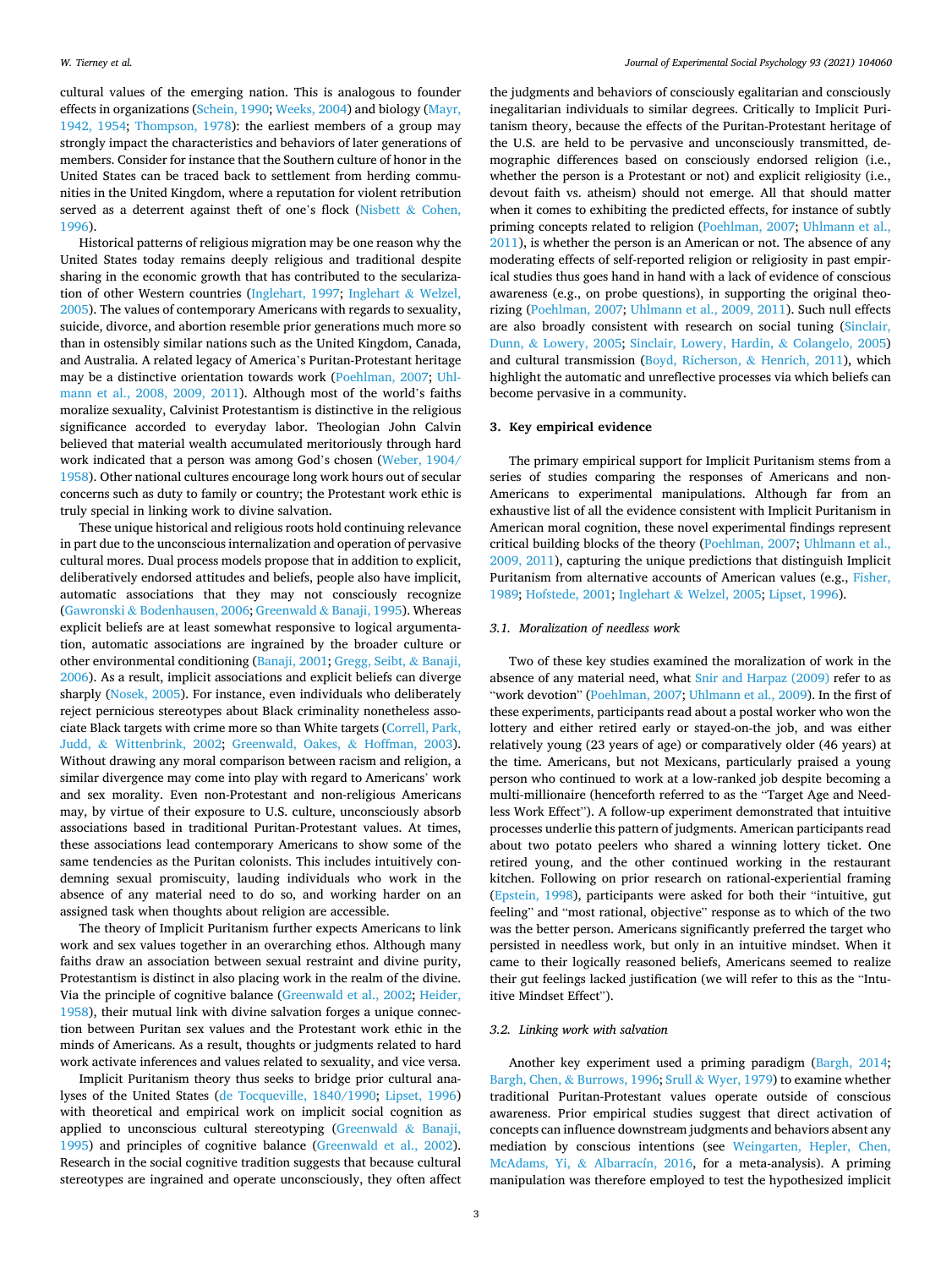link between work and divine salvation in American minds [\(Uhlmann](#page-17-0)  [et al., 2011\)](#page-17-0). Participants from the United States and Canada first completed a sentence unscrambling puzzle in which either words representing salvation (e.g., *redeem*, *divine*, *heaven*) or similarly valanced concepts unrelated to religion (e.g., *flowers*, *rainbow*, *happiness*) were subtly embedded. After completing one of the two versions of the scrambled-sentences task, all participants were presented with an anagram task framed as a work assignment. American, but not Canadian participants responded to activation of religious concepts with improved work performance (i.e., greater number of anagrams solved; we will refer to this as the "Salvation Prime Effect").

# *3.3. Linking work and sex values*

The final study key to the theory of Implicit Puritanism provides evidence of the hypothesized link between work and sex morality in American moral cognition. This experiment adapted a false memory paradigm from cognitive psychology (Barrett & [Keil, 1996](#page-15-0)) to examine the tacit inferences drawn about social targets. American participants read a series of vignettes about women and men who either upheld or violated traditional sex or work values ([Poehlman, 2007; Uhlmann et al.,](#page-17-0)  [2009\)](#page-17-0). In one scenario, a high school (secondary school) student named Ann was described as either sexually promiscuous or abstinent. In both conditions, Anne scored poorly on her history quiz. After a brief distractor task, participants were tested on their memory of the vignettes. Embedded among the memory items were target statements that were in fact false (i.e., did not reflect the information provided). Yet at the same time, they represented inferences flowing from the assumption that a good person is both sexually restrained and hard-working, whereas a bad person is neither. As hypothesized, Americans falsely remembered sexually promiscuous individuals as lazy, and vice versa. For example, when Anne was promiscuous, participants were significantly more likely to misremember her having failed to study hard for the quiz. (This overall pattern of results, obtained across four such scenarios, is henceforth referred to as the "Tacit Inferences Effect").

Across each of these investigations, individual differences in religiosity and religion (of particular interest, whether the research participant was a Protestant or not) did not significantly moderate the effects. Not only devout American Protestants, but also members of other religious faiths and even atheists appear to moralize work and sexuality in a manner consistent with the faith of the early Puritan-Protestant colonists. This is consistent with the idea that such beliefs are implicitly absorbed from the broader culture context of the United States ([Boyd](#page-15-0)  [et al., 2011](#page-15-0); Sinclair et al., 2005), rather than deliberatively chosen through a process of careful reflection. This streak of Implicit Puritanism, the original research suggests, coexists with the multifold other influences on American culture over the centuries.

# **4. Alternative accounts of work and sex morality**

Consistent with the creative destruction approach to replication ([Tierney et al., in press\)](#page-17-0), rather than re-examine the predictions of Implicit Puritanism theory in isolation, we will leverage the same data collections to simultaneously test other theories. Some of these alternative accounts of work and sex morality are competing, or in other words formulate predictions in direct opposition to those tested in the original research [\(Poehlman, 2007; Uhlmann et al., 2009, 2011](#page-17-0)). Others are potentially reconcilable with the original theorizing, positing individual-differences or demographic moderators that might coexist with the basic patterns of effects core to Implicit Puritanism.

# *4.1. False positives*

The false positives perspective adopts a skeptical stance towards the original studies, which were conducted prior to the crisis of confidence and subsequent methodological reforms in the field of psychology

([Nelson, Simmons,](#page-17-0) & Simonsohn, 2018). Like most research investigations conducted before 2011, they were underpowered to detect the reported effects ([Fanelli, 2010](#page-16-0); [Ioannidis, 2005](#page-16-0)) and the analyses were not pre-registered (Van't Veer & [Giner-Sorolla, 2016;](#page-17-0) [Wagen](#page-17-0)[makers et al., 2012](#page-17-0)). In addition, one key experiment— the salvation prime study— relied on nonconscious priming methods [\(Bargh et al.,](#page-15-0)  [1996;](#page-15-0) Srull & [Wyer, 1979](#page-17-0)), which have been subject to a wave of replication failures (e.g., [Caruso, Shapira,](#page-15-0) & Landy, 2017; [Doyen, Klein,](#page-16-0)  Pichon, & [Cleeremans, 2012; Harris, Coburn, Rohrer,](#page-16-0) & Pashler, 2013; [Klein et al., 2014](#page-16-0); [McCarthy et al., 2018](#page-16-0); O'[Donnell et al., 2018; Olsson-](#page-17-0)[Collentine, Wicherts,](#page-17-0) & van Assen, in press; [Pashler, Coburn,](#page-17-0) & Harris, [2012; Pashler, Rohrer,](#page-17-0) & Harris, 2013; [Rohrer, Pashler,](#page-17-0) & Harris, 2015). Thus, the original Implicit Puritanism findings may simply reflect false positive effects [\(Simmons, Nelson,](#page-17-0) & Simonsohn, 2011). It may *not* be the case that needless work elicits intuitive admiration, religion primes hard work, and work and sex morality are implicitly linked— either in the United States or in other societies. If the original effects are false positives, effect sizes should be negligible across cultures, and variability across locations (e.g., different laboratories, regions, and nations) should not exceed what would be expected based on chance [\(Klein,](#page-16-0)  [Vianello, Hasselman, et al., 2018](#page-16-0), 2014; [McCarthy et al., 2018](#page-16-0); [Olsson-](#page-17-0)[Collentine, et al., in press\)](#page-17-0).

# *4.2. Religious differences*

Another possibility is that the original effects hold only for some Americans, but not others. It seems straightforward that traditional Puritan-Protestant moral attitudes towards work and sexuality would be most evident among individuals who are themselves devout, practicing Protestants. That an implicit association is pervasive in a culture does not preclude individual differences, such that people who deliberatively endorse the association show its effects most strongly [\(Gawronski](#page-16-0) & [Bodenhausen, 2006](#page-16-0); [Nosek, 2005\)](#page-17-0). Notably, U.S. Protestants and Catholics exhibit important differences in the tendency to behave imper-sonally at work, including on indirect and implicit measures ([Sanchez-](#page-17-0)[Burks, 2002, 2005; Sanchez-Burks](#page-17-0) & Lee, 2007).

Although the original research on Implicit Puritanism obtained no support for religion and religiosity as moderators of the reported effects, methodological limitations warrant caution. First, the original studies relied on relatively small samples, and may have failed to detect the signal of important moderators amid the noise caused by imprecise estimates. Second, only a single-item assessment of religiosity was used, making it impossible to calculate the reliability of the measure. The present replications therefore used a validated multi-item measure of religiosity (Koenig & [Büssing, 2010](#page-16-0)) and collected thousands rather than hundreds of participants to allow for more confident conclusions.

# *4.3. Regional differences*

A wealth of evidence indicates that variability within different regions of a society can be just as meaningful as cross-national comparisons (Cohen & [Varnum, 2016;](#page-15-0) [Muthukrishna et al., 2020\)](#page-17-0). Historical patterns of rice cultivation, which requires high levels of cooperation, predict contemporary endorsement of collectivism within China ([Tal](#page-17-0)[helm et al., 2014\)](#page-17-0), and U.S. states vary in their individualism and tight adherence to norms (Harrington & [Gelfand, 2014;](#page-16-0) [Vandello](#page-17-0) & Cohen, [1999\)](#page-17-0). Regions of Japan settled under frontier conditions are characterized by levels of individualism comparable to those in the United States ([Kitayama, Ishii, Imada, Takemura,](#page-16-0) & Ramaswamy, 2006). And as noted earlier, Northern and Southern U.S. states differ dramatically in their norms regarding insult-based violence (Nisbett & [Cohen, 1996\)](#page-17-0).

Influential historical scholarship proposes that four major regions of the United States were shaped in distinct ways by migration from different populations within Great Britain, or "Albion" ([Fisher, 1989](#page-16-0)). The religious values of the Pilgrims and Puritans most strongly influenced the New England region, English gentry played an important role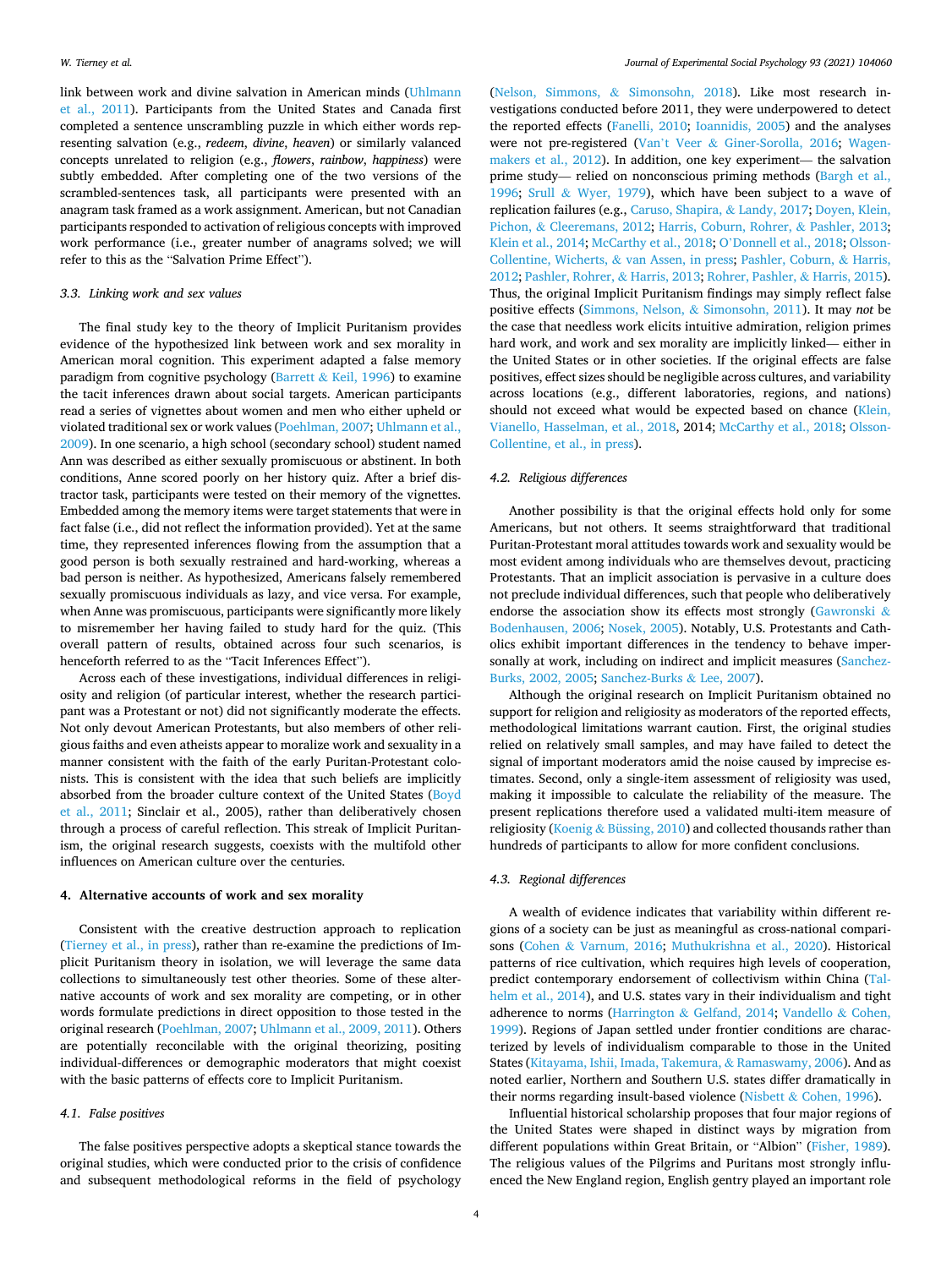in the plantation culture of the South, Quakers shaped the industrial culture of the Midwest, and Scotch-Irish migration contributed to the ranch culture of the American West. In contrast to the theory of Implicit Puritanism, the regional folkways perspective predicts that Puritan-Protestant moral intuitions should manifest themselves primary in the New England states, the U.S. region most influenced by Puritan migration.

In the original research ([Poehlman, 2007;](#page-17-0) [Uhlmann et al., 2009,](#page-17-0)  [2011\)](#page-17-0) regional comparisons within the United States based on state of origin yielded only null results, yet were based on small samples of participants and potentially underpowered to detect real differences. Another limitation of the original investigations is that the U.S. samples were recruited primarily, although not exclusively, from the New England region. Several experiments were conducted with undergraduates at Yale university, most of whom were studying outside their home state, in contrast to a state school which would be attended mostly by locally based individuals. Nonetheless, these Yale students had at a minimum a few months of exposure to New England culture, if not several years or more. Such samples make it more difficult to tease apart the effects of regional cultural mores and those of the broader U.S. culture. Although perhaps doubtful, one cannot rule out the possibility that Yale students from other areas of the U.S. only exhibited Implicit Puritanism due to their recent exposure to New England culture.

The replications therefore recruited large samples of respondents from both the New England states and other U.S. states to allow for a fairer test of regional variability. The "Albion's seed" hypothesis suggests the effects outlined by Implicit Puritanism theory should be confined largely to the New England region, rather than characteristic of the nation as a whole. This is again in contrast to the theory of Implicit Puritanism, which proposes that traditional Puritan-Protestant work and sex morality characterizes U.S. culture in general– i.e., not only New England but all the U.S. states and regions. Implicit Puritanism is postulated to have seeped into the broader American culture, not just New England culture [\(Poehlman, 2007;](#page-17-0) [Uhlmann et al., 2009, 2011](#page-17-0)). Further, rather than being conditioned in a matter of months, the underlying associations with work and sexuality are thought to be socialized from a relatively early age [\(Poehlman, 2007](#page-17-0); [Uhlmann et al., 2009,](#page-17-0)  [2011\)](#page-17-0), again similar to cultural stereotypes of groups ([Banaji, Baron,](#page-15-0)  Dunham, & [Olson, 2008;](#page-15-0) Baron & [Banaji, 2006;](#page-15-0) [Dunham, Baron,](#page-16-0) & [Banaji, 2006, 2008, 2016](#page-16-0)). Our large-sample replications provided much greater power to detect regional differences than in the original studies, providing direct tests of the opposing predictions of the Implicit Puritanism and regional folkways accounts of American values.

# *4.4. Social class differences*

Experimental, survey, and archival research converges in identifying profound differences in values and cognitive tendencies based on social class (Cohen & [Varnum, 2016\)](#page-15-0). Relative to high socioeconomic status (SES) persons from the same society, low-SES individuals are more likely to take into account situational constraints when forming judgments of others; valorize steadfastness in the face of adversity and obedience to authorities over personal agency; and are more relational and familyoriented (Snibbe & [Markus, 2005](#page-17-0); [Stephens, Fryberg,](#page-17-0) & Markus, 2011; [Stephens, Fryberg, Markus, Johnson,](#page-17-0) & Covarrubias, 2012; [Varnum, Na,](#page-17-0)  Murata, & [Kitayama, 2012\)](#page-17-0). Such demographic differences have been observed not only within the United States, but also other cultures, among these Italy, Poland, the Ukraine, Russia, and Japan [\(Grossmann](#page-16-0)  & [Varnum, 2011;](#page-16-0) [Kohn, 1969](#page-16-0); [Kohn et al., 2002](#page-16-0); [Kohn, Naoi, Schoen](#page-16-0)bach, Schooler, & [Slomczynski, 1990\)](#page-16-0).

In surveys, working class people generally report viewing work as a job and means to an end— to them, the purpose of work is to earn wages to support themselves and their family. In contrast, middle and upperclass respondents are more likely to see work as an end unto itself and in the context of a long-term career [\(Argyle, 1994;](#page-15-0) Corney & [Richards,](#page-15-0)  [2005;](#page-15-0) King & [Bu, 2005;](#page-16-0) [Williams, 2012;](#page-17-0) cf. [Adigun, 1997\)](#page-15-0). This suggests

that within any given culture, indices of social class (i.e., educational attainment and income) should be associated with intuitively moralizing needless work, as in the Target Age and Needless Work effect, and Intuitive Mindset effect. The social class perspective makes no strong predictions for the Tacit Inferences or Salvation Prime effects. However, the strong version of the theory, in which social class differences exclusively drive moral cognition, anticipates null findings. The literature on class differentiation in human societies provides no basis to hypothesize an implicit link between work and sex values, or an automatic association between work and divine salvation.

#### *4.5. Self-expression values*

Cross-national data from the World Values Survey identifies two primary dimensions of culture: 1) traditional vs. secular-rational values, and 2) survival vs. self-expression values [\(Inglehart, 1997](#page-16-0); [Inglehart](#page-16-0) & [Welzel, 2005](#page-16-0)). Traditional societies emphasize the importance of religious faith and absolute standards for morality, and people tend to be opposed to divorce, euthanasia, and abortion; in secular societies, fewer people self-identify as devoutly religious and such practices are more socially acceptable. In cultures high in self-expression values, individuals pursue their own individual happiness and personal fulfillment, whereas in survival cultures economic security is the overriding goal.

High national scores on self-expression values tend to be associated with "work devotion," in other words perceiving work to be an enjoyable pursuit above and beyond money, whereas survival values are linked to "work investment," or seeing work as a means of earning a living (Snir & [Harpaz, 2009\)](#page-17-0). There are no major differences between the United States and other nations in the English-speaking cultural cluster in terms of self-expression values (Inglehart & [Welzel, 2005](#page-16-0)). This leads to a predicted pattern of cross-national similarities and differences in results that deviates sharply from the Implicit Puritanism perspective. Based on their scores on self-expression values, participants from the United States, United Kingdom, and Australia should all intuitively moralize work, and to similar degrees. In contrast, participants from survival-oriented societies, such as India, should view work arrangements as instrumental and therefore not valorize needless work. The [Inglehart and Welzel \(2005\)](#page-16-0) cultural framework provides no reason to expect the Tacit Inferences or Salvation Prime effects to emerge in any culture.

#### *4.6. Explicit American Exceptionalism*

Another distinct possibility is that the originally hypothesized cultural differences in work and sex values ([Poehlman, 2007](#page-17-0); [Uhlmann](#page-17-0)  [et al., 2009, 2011](#page-17-0)) are in fact more explicit than implicit. Such deepseated cultural beliefs may have a strong intuitive component, in that associated judgments appear suddenly in consciousness without much subjective experience of deliberation [\(Haidt, 2001](#page-16-0)). However, they could still be introspectively accessible and consciously reportable. As noted earlier, the results of cross-national surveys such as the World Values Survey (Inglehart & [Welzel, 2005\)](#page-16-0), Hofstede's classic study of IBM employees ([Hofstede, 2001\)](#page-16-0), and GLOBE survey ([Dorfman, Hanges,](#page-16-0)  & [Brodbeck, 2004\)](#page-16-0), already capture the strikingly religious and traditional values of the United States. Comparisons of societal institutions and work practices provide converging evidence of American exceptionalism [\(Baker, 2005;](#page-15-0) [Landes, 1998](#page-16-0); [Lipset, 1996](#page-16-0)). The valorization of long work hours in America, and conservative views on sexuality, may be reflected in emotional gut responses that are fully verbalizable and conscious.

Notably, many Americans explicitly endorse the Protestant work ethic (PWE) on self-report scales, agreeing to items like "Most people who don't succeed in life are just plain lazy" [\(Furnham, 1989](#page-16-0); [Katz](#page-16-0) & [Hass, 1988](#page-16-0); Mirels & [Garrett, 1971](#page-16-0)). The PWE correlates with attitudes towards social groups such as the unemployed, Black Americans, and the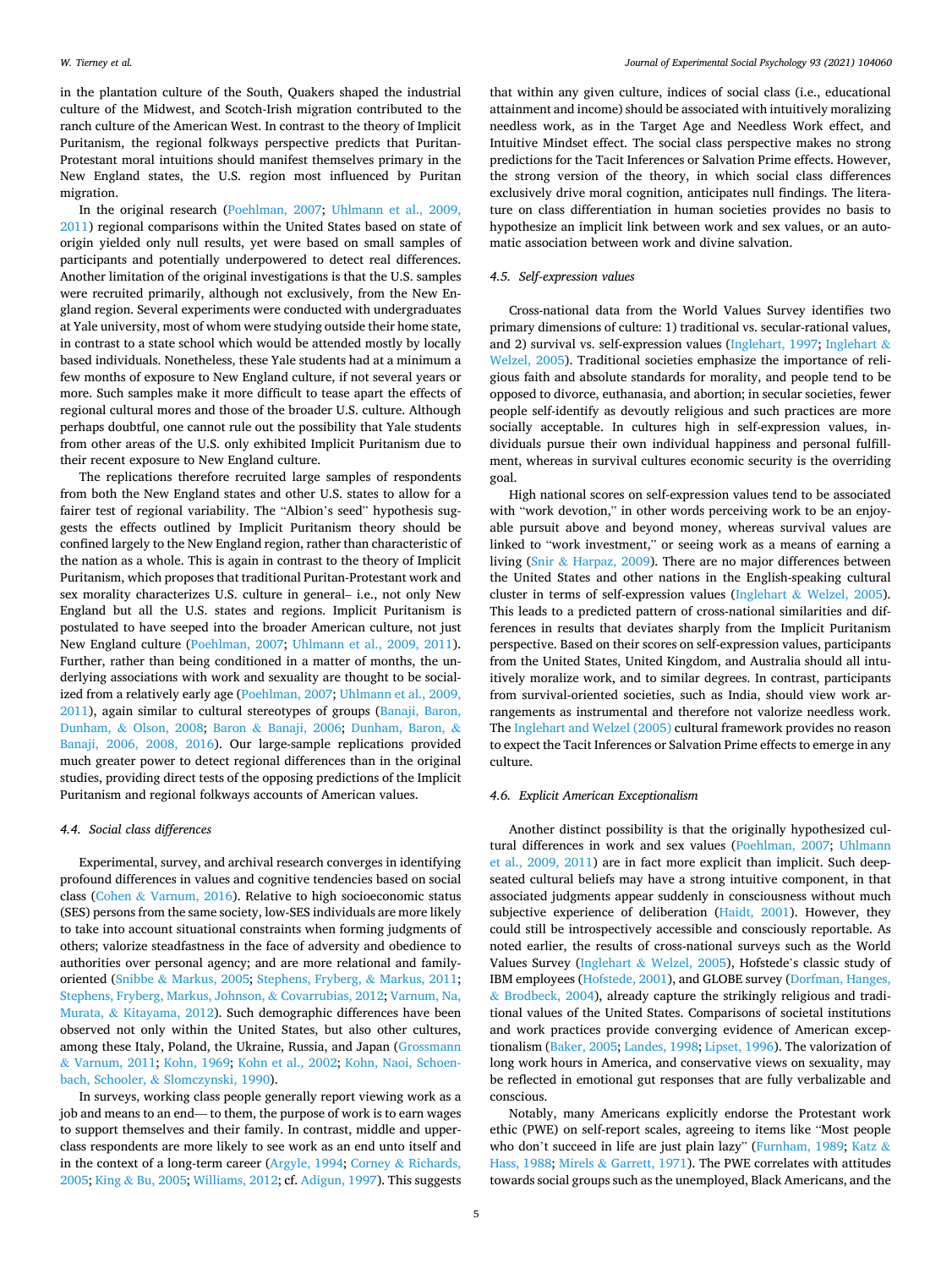obese; as well as views on policies such as affirmative action and welfare ([Furnham, 1982, 1989;](#page-16-0) Katz & [Hass, 1988](#page-16-0); Sidanius & [Pratto, 1999](#page-17-0)). However, this prior scholarship does not directly predict that such complex ideologies will operate unconsciously in the manner suggested by research on implicit social cognition ([Bargh, 2014](#page-15-0); [Bargh et al.,](#page-15-0)  [1996\)](#page-15-0). Americans are perhaps exceptional in intuitively lauding individuals who engage in needless work (Target Age and Needless Work effect and Intuitive Mindset effect), and may intuitively infer that hardworking individuals are sexually chaste and vice versa (Tacit Inferences effect), all judgments flowing from their explicit endorsement of the Protestant work ethic. However, merely priming words related to religion will not necessarily have the same impact on downstream judgments and behaviors (e.g., Salvation Prime effect).

Importantly, prior scholarship in fields such as sociology, political science, and cultural history identifies consciously self-reported cultural differences in values, but is largely silent on whether or not traditional American values further operate unconsciously. The Explicit American Exceptionalism alternative theory tested here, in which traditional work and sex values are observable in consciously self-reported judgments, but not on implicit indicators, is suggested by the recent wave of replication failures for nonconscious priming effects ([Caruso et al., 2017](#page-15-0); [Doyen et al., 2012; Harris et al., 2013; Klein et al., 2014; McCarthy et al.,](#page-16-0)  [2018;](#page-16-0) O'[Donnell et al., 2018](#page-17-0); [Olsson-Collentine, et al., in press](#page-17-0); [Pashler](#page-17-0)  [et al., 2012; Pashler et al., 2013](#page-17-0); [Rohrer et al., 2015\)](#page-17-0). In other words, the Explicit American Exceptionalism account places great stock in earlier multi-disciplinary work on U.S. cultural mores, which relied heavily on high powered cross-national surveys (e.g., [Baker, 2005;](#page-15-0) [Lipset, 1996](#page-16-0); [Schafer, 1991](#page-17-0)), and has little faith in small sample experiments on implicit priming [\(Bargh, 2014;](#page-15-0) [Bargh et al., 1996](#page-15-0); [Poehlman, 2007](#page-17-0); [Uhl](#page-17-0)[mann et al., 2011\)](#page-17-0). However, that religious and work values may be prime-able in experimental settings and exert unconscious influences on judgments and behaviors does not challenge the work of [Lipset \(1996\)](#page-16-0), [Baker \(2005\),](#page-15-0) and other scholars of U.S. exceptionalism in fields outside of psychology.

#### *4.7. General moralization of work and sex*

A final possibility is that the key experimental effects outlined earlier ([Poehlman, 2007](#page-17-0); [Uhlmann et al., 2009,](#page-17-0) 2001) may be exhibited not only by Americans, but members of other cultures as well. Historically, moralization and regulation of sexual behavior is characteristic of most religious faiths and societies ([Foucault, 1978;](#page-16-0) Gruen & [Panichas, 1997](#page-16-0); [Peiss, Simmons,](#page-17-0) & Padgug, 1989). A general distaste for individuals who under-contribute to work tasks is suggested by research on costly punishment of defectors and free riders [\(Dreber, Rand, Fudenberg,](#page-16-0) & [Nowak, 2008;](#page-16-0) [Jordan, Hoffman, Bloom,](#page-16-0) & Rand, 2016), and may have evolutionary roots. The original Implicit Puritanism studies provide preliminary evidence of cross-cultural differences, but with samples too small to draw strong conclusions. Higher powered tests may be necessary to detect the implicit moralization of work and sex across human societies.

Notably, neither the original studies nor the present replication initiative examined whether moral intuitions related to work and sexuality are potentially useful in identifying social targets with strong moral identities [\(Aquino, Freeman, Reed II, Lim,](#page-15-0) & Felps, 2009; [Aquino](#page-15-0)  & [Reed II, 2002\)](#page-15-0). Sexually restricted and hard-working individuals may or may not actually be more "moral" on other dimensions— such as empathy, generosity, fairness, or trustworthiness— and the strength of such relationships could also vary by culture (Weeden  $& Kurzban,$ [2013\)](#page-17-0). Even if there is an ecological relationship between traditional Puritan morality and ethical behavior more generally, it is likely to be far from perfect, and also imperfectly aligned with social inferences and perceptions [\(Moon, Krems,](#page-16-0) & Cohen, 2018). The original Implicit Puritanism studies dealt with social judgments, not social reality. The present replications sought to reproduce the original results, and also test for alternative patterns in social judgments predicted by competing

theories. The potential general moralization of work and sexuality across cultures is one of these alternative possibilities. The validity or rationality of such inferences is a fascinating question that will have to be left to follow-up research.

# **5. Overview of the present investigations**

These novel data collections used the creative destruction approach to replication to further our theoretical understanding of moral values related to work and sexuality. A set of key effects originally predicted by the theory of Implicit Puritanism, but potentially explicable under other frameworks, were systematically re-examined. The replications occurred across six nations (United States, United Kingdom, Australia, Republic of Ireland, Canada, and India), oversampling the particularly relevant New England region of the United States. As in the original research ([Poehlman, 2007;](#page-17-0) [Uhlmann et al., 2011\)](#page-17-0), data were collected both online and in research laboratories.

The original Implicit Puritanism studies adhered to pre-2011 standards for experimental research, in that studies were not pre-registered and sample sizes were moderate ([Nelson et al., 2018](#page-17-0)). Indeed, historically only 8% of studies in the field of psychology have achieved 80% power to detect the reported effects ([Stanley, Carter,](#page-17-0) & Doucouliagos, [2018\)](#page-17-0). In the replication initiative, planned sample sizes totaled many times those of the original experiments, allowing for more precise effect size estimates as well as better powered tests of potential moderators such as regional variation within the United States, as well as individual differences in religion and religiosity. This allowed us to empirically adjudicate between the Implicit Puritanism, false positives, religious differences, regional variability, social class, self-expression values, explicit American moral exceptionalism, and general moralization accounts of work and sex values. We considered both the strong version of each theory, in which its predictions hold to the exclusion of all others, as well as whether multiple theories in combination best explained the results.<sup>1</sup> All measures and manipulations in this research are disclosed, and sample sizes were determined in advance. The complete study materials are provided in Supplements 1–2, the preregistered analysis plan in Supplement 3 and <https://osf.io/xwu4v/>, and the datafiles at (Study 1: [https://osf.io/k236g/,](https://osf.io/k236g/) Study 2: [https://osf.io/687h5/\)](https://osf.io/687h5/). Our hope is that this initiative will not only shed novel light on cultural values, but also serve as a model for future efforts to assess the replicability of published findings and explanatory power of competing theories.

# **6. Study 1**

This large-scale online data collection attempted to replicate the target age and needless work effect, intuitive mindset effect, and tacit inferences effect [\(Poehlman, 2007;](#page-17-0) [Uhlmann et al., 2009](#page-17-0)) across four nations. A professional survey firm, PureProfile, was used to recruit large samples from the United States, United Kingdom, and Australia, while sampling as evenly as feasible from the constituent regions of each country with the exception of oversampling from the theoretically important New England region of the United States. Amazon's

The ultimate origins of cultural values related to work and sexuality are difficult to test empirically. Adaptive pressures may have led human groups to regulate sexual behavior, engage in costly punishment of free riders, and confer status on over-contributors to group efforts. Such morally charged reactions could also reflect more proximal influences such as a society's history of economic activity ([Talhelm et al., 2014\)](#page-17-0) or religious migrations ([Fisher, 1989;](#page-16-0) [Lipset, 1996\)](#page-16-0). Far more tractable is assessing what values predominate in a society, explicitly and implicitly, and whether they can be situationally activated or primed. These individual-level outputs, predicted based on the expected influence of past events on present day social cognition, are the focus of the present research.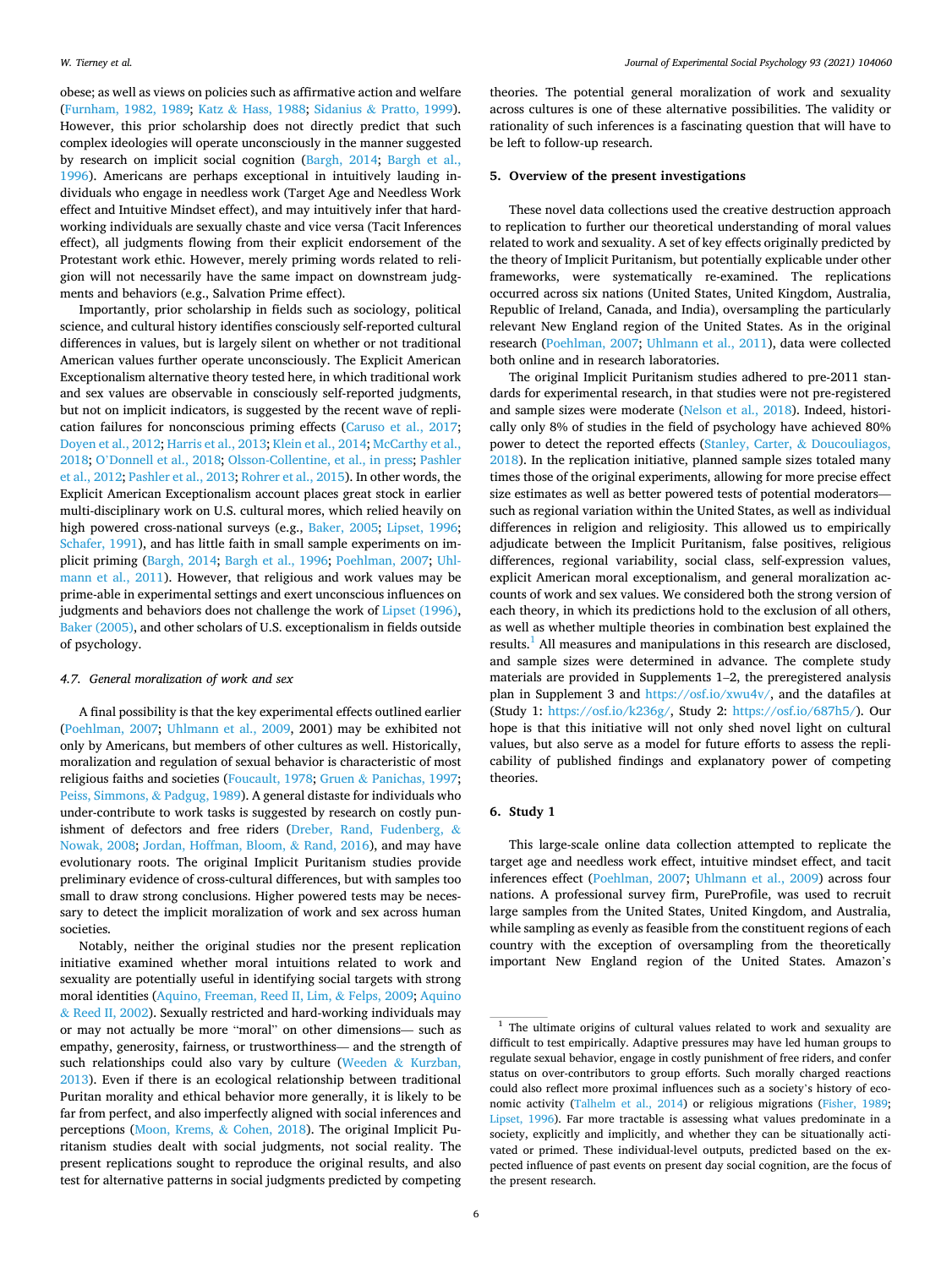Mechanical Turk ([Buhrmester, Kwang,](#page-15-0) & Gosling, 2011; [Paolacci,](#page-17-0)  Chandler, & [Ipeirotis, 2010](#page-17-0)) was used to collect data from further groups of Indian and USA participants (see also [Uhlmann, Heaphy, Ashford,](#page-17-0)  Zhu, & [Sanchez-Burks, 2013](#page-17-0)). This online microwork website provided an efficient means of recruiting English speakers from both a survivaloriented society (India) and personal fulfillment-oriented society (U. S.) in order to test the self-expression values hypothesis.

Notably, we held methods and materials constant across these populations to allow for direct replication ([Simons, 2014\)](#page-17-0). One can also make iterative modifications to the materials across research sites, assessing mediating states each time, in an effort to achieve psychological rather than methodological equivalence ([Fabrigar, Wegener,](#page-16-0) & [Petty, in press](#page-16-0); Schwarz & [Strack, 2014;](#page-17-0) Stroebe & [Strack, 2014](#page-17-0)). However, in the original studies the theoretical underlying processes are nonconscious and were inferred rather than measured [\(Poehlman, 2007](#page-17-0); [Uhlmann et al., 2009, 2011](#page-17-0)), seriously complicating such an approach. As the original studies sampled some of the same populations (e.g., USA, UK, and Canadian participants) without modifications across sites, the present replication initiative did the same. Future research using a creative destruction approach to replication may prioritize either methodological or psychological equivalence.

# *6.1. Methods*

# *6.1.1. Participants*

*PureProfile sample.* The professional survey firm PureProfile was used to recruit participants (total  $N = 4098$ ) from Australia (24.67%), the United Kingdom (23.43%), and the United States (51.90%) while oversampling the New England states (Maine, Vermont, New Hampshire, Massachusetts, Rhode Island, and Connecticut; 47.58% of the USA sample). Thus, the PureProfile sample was split more or less equally between Australia, the U.K., USA New England states, and USA non-New-England states.

*Amazon Mechanical Turk sample.* MTurk was used to collect data from a further 2036 Indian (49%) and USA (51%) participants. The MTurk data collection in the USA had a smaller percentage of respondents from the New England region (only 4.3%), limiting our ability to test regional variability.

Demographic information for each major sample for Study 1 is summarized in Table S14-1 in Supplement 14.

# *6.1.2. Design*

The three experiments appeared in counterbalanced order, with assignment to condition within each study randomized. The Lottery Winner study featured a 2 (work status: retired or continues working) x 2 (age: 23 years or 46 years) x participant nationality between-subjects design. The Intuitive Mindset study included a within-subjects factor comparing participants' preferences in the intuitive framing and logical framing conditions, with participant nationality a between-subjects factor. The Tacit Inferences study had two between-subjects conditions manipulating whether targets uphold or violate traditional morality, with participant nationality again serving as the second betweensubjects factor. At the end of the study, after exposure to the manipulations and completing the dependent measures, all participants filled out individual differences and demographic measures.

# *6.1.3. Materials and procedure*

In all of the present data collections, we employed a variety of safeguards to maintain data quality. The cover page for all our online experiments included a captcha item to avoid contamination by bots, and we further screened out participants with duplicate GPS coordinates. For the MTurk data collections for Study 1 we recruited only participants with a 99% acceptance rate and *>*1000 hits approved.

Finally, we excluded participants with *<*5 years of English experience or who failed an instructional manipulation check from all analyses (see Supplements 3 and 10).

*Lottery winner study.* Participants read a vignette about Sarah, a postal worker who wins the lottery and either decides to retire immediately or to continue in her job. Depending on the experimental condition, she was either 23 or 46 years of age. Participants provided their assessment of Sarah's moral character ( $1 = \text{very bad}, 7 = \text{very good}$ ).

*Intuitive mindset study.* Participants were presented with a scenario about Robert and John, two potato peelers who shared a winning lottery ticket. Robert immediately chose to retire young, whereas John continued working peeling potatoes. In the intuitive mindset frame, participants were asked for their "intuitive, gut feeling" as to whom is the better person (*1* = *Robert is a much better person than John*, *7* = *John is a much better person than Robert*). In the logical mindset frame, they were asked for their "rational, objective judgment" to the same question ([Epstein, 1998\)](#page-16-0).

*Tacit inferences study.* In this experiment, participants were first informed that "You will first read stories, then answer some questions about what you remember about the content of the stories" [\(Barrett](#page-15-0)  $\&$ [Keil, 1996](#page-15-0)). They then read four vignettes, each featuring a target person who either conforms to or transgresses traditional work or sex morality. The two scenarios in which the protagonist clearly violates or upholds traditional sex norms also contain ambiguous information about the person's work ethic. At the same time, the two scenarios in which the protagonists clearly exhibit a strong work ethic or not further contain ambiguous information about her or his sexual behavior.

For example, participants read about a character name Julia, who either worked long hours at her job or was unemployed and not actively looking for a job. In both conditions the vignette went on to indicate that Julia attended a local party and stayed overnight. Participants were then presented with a set of distractor questions prompting open-ended written responses (e.g., "Do you think the author of the story was older than 30 or younger than 30?"). Finally, they were tested on their recall of the scenario using eight true/false questions. Embedded among seven filler true/false items was the critical target item, "Julia slept with the host of last week's party." An intuitive link between work and sex morality is reflected in falsely remembering the vignette as stating that Julia had sex only in the condition in which she was previously described as lazy.

The following measures were administered after the key manipulations and dependent measures.

*Religiosity.* Our multi-item measure of religiosity was the Duke University Religion Index (DUREL; Koenig & [Büssing, 2010\)](#page-16-0), a validated fiveitem measure widely used across fields. Example items include "My religious beliefs are what really lie behind my whole approach to life" and "In my life, I experience the presence of the Divine (i.e., God)" (*1* = *definitely not true*, *5* = *definitely true of me*). Also included was the single item religiosity item from the original Implicit Puritanism studies ([Poehlman, 2007;](#page-17-0) Uhlmann et al., 2019, 2011), which simply states "I consider myself to be" and provides a numeric scale ranging from 1 (*not at all religious*) *to* 7 (*very religious*). Responses on the numeric scale effectively complete the statement in the initial question—for instance, choosing "7" indicates "I consider myself to be… very religious."

*Protestant work ethic (PWE).* The PWE scale from [Katz and Hass \(1988\)](#page-16-0)  is an 11-item questionnaire including statements such as "A distaste for hard work usually reflects a weakness of character" and "Most people who don't succeed in life are just plain lazy" (*1* = *strongly disagree*, *6* = *strongly agree*).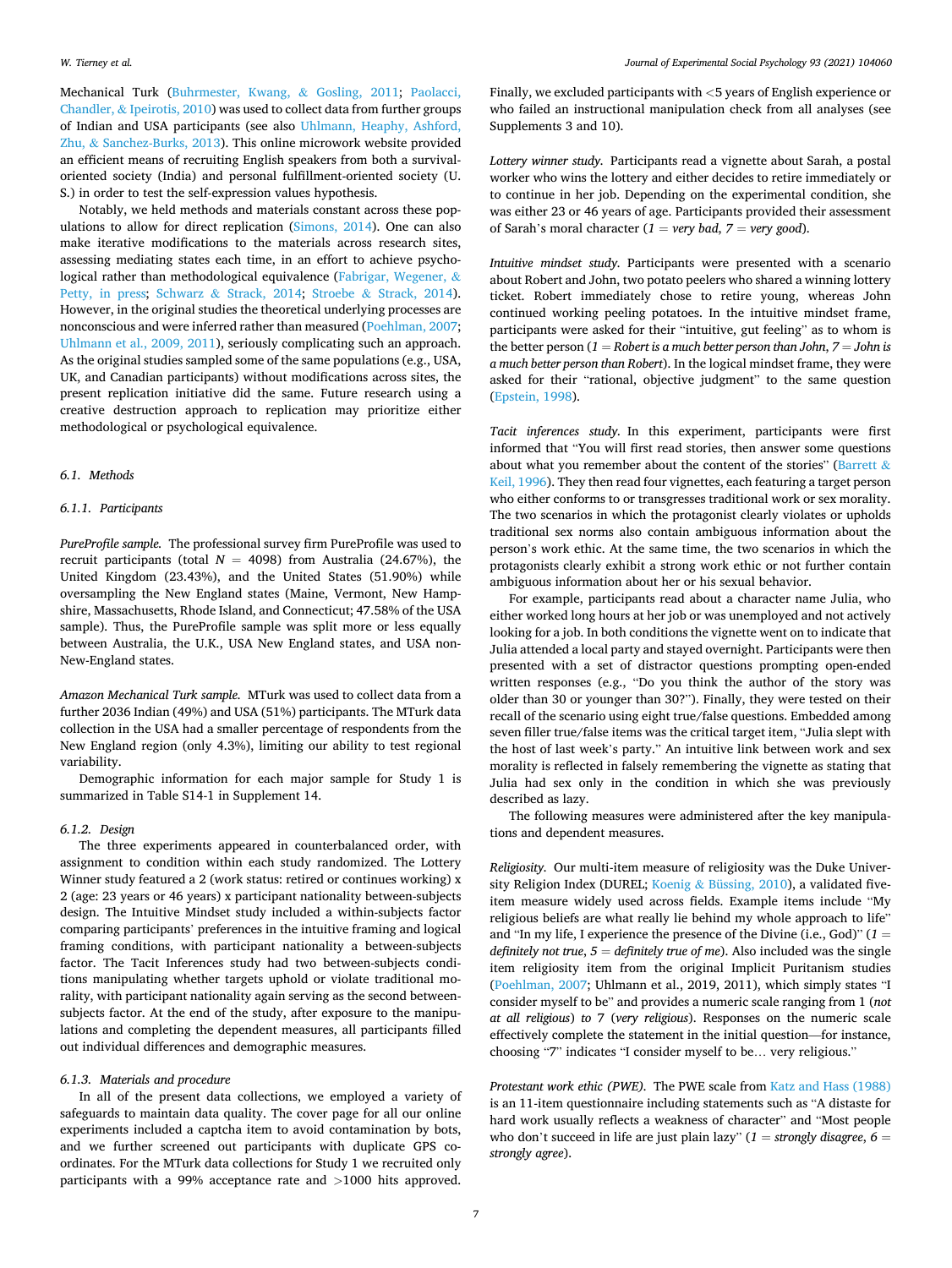<span id="page-7-0"></span>*Demographics.* Participants completed demographic measures including their religion (Protestant, Catholic, Islam, Judaism, Buddhism, atheist, agnostic, other), religious denomination within Protestantism if applicable (Adventist, Anabaptist, Anglican, Baptist, Calvinist, Lutheran, Methodist, Pentecostal, other), place of worship if any, political orientation (*1* = *very progressive*/*left*-*wing*, *7* = *very conservative*/*right*-*wing*), political party identification (free response), gender, age, ethnicity, country and state/region they are currently primarily based in, country of birth, country of citizenship, years spent in the United States, state of origin with the USA if relevant, years of experience with the English language, occupation, income, personal educational level, and education level of most highly educated parent.

*Awareness probe.* In contrast to the priming paradigm used in Study 2 below, participants' level of awareness of the manipulations (e.g., target work behavior or age) should not theoretically interfere with the effects in Study 1. However, an exploratory free response item asked "What do you think this survey was about?"

*Attention check.* An instructional attention check told participants to "please select strongly disagree" and provided a scale ranging from 1 (*strongly disagree*) to 5 (*strongly agree*). Participants who failed this check were excluded from all analyses.

# *6.2. Results*

Mixed models were conducted using the condition values as the fixed effect, while using the region as the random effect. Thereafter, *F* statistics were derived from the ANOVA produced by these models.

# *6.2.1. Needless work study: MTurk sample*

A 2 (target age: 23 or 46 years) x 2 (target works vs. retires) ANOVA revealed a statistically significant main effect of target age, *F*(1, 2029) = 4.43,  $p = .04$ ,  $d = -0.093$ , main effect of work status,  $F(1, 2032) =$ 220.53,  $p < .001$ ,  $d = 0.65$ , and two-way interaction between age and work status, *F*(1, 2027.3) = 4.596, *p* = .03, *d* = 0.095 (see Table 1). The target received more moral praise when she continued working compared to when she retired, and when she was older rather than young. Further, reactions to a lottery winner who continued working vs. retired depended on her age.

Although target age and work status interacted significantly, unpacking this interaction revealed a markedly different pattern of results than in the original Implicit Puritanism research. As per the preregistered analysis plan, the key effect of primary interest for the replication was the main effect of target age (23 years or 46 years) within the target works condition. Contrary to the original research ([Poehlman, 2007;](#page-17-0) [Uhlmann et al., 2009](#page-17-0)) the young target who continued to work did not receive more favorable moral evaluations than an older target who continued to work,  $F(1, 1013.74) = 0.035$ ,  $p =$ .851,  $d = -0.012$ . Instead, the two-way interaction was driven by the effect of target age within the retires condition, such that the younger retiree was rated more negatively than the older retiree, *F*(1, 1009.91)  $= 8.871, p = .003, d = -0.187.$ 

We next examined potential moderating effects of country, focusing

again on the pre-registered key effect of interest (i.e., target age effect within the target works condition). A 2 (23 or 46 years) x 2 (India vs. USA) ANOVA revealed no significant interaction, *F*(1, 1018) = 0.268, *p*  = .605, *d* = − 0.032, indicating no evidence of moderation by participant nation. Further, testing for the key effect separately by country (USA and India) revealed no effect of target age within the works condition in either the India sample,  $F(1, 492.32) = 0.058$ ,  $p = .81$ ,  $d = 0.022$ , or USA sample,  $F(1, 523) = 0.3$ ,  $p = .584$ ,  $d = -0.048$ . New England region likewise failed to moderate the effect of target age within the works condition,  $F(1, 1018) = 0.678$ ,  $p = .411$ ,  $d = 0.052$ .

Finally, we examined theoretically relevant individual differences moderators. Neither the single item measure of religiosity, *F*(1, 999) = 0.001, *p* = .979, *d* = − 0.002, nor the DUREL religiosity scale *F*(1, 1018)  $= 0.251, p = .616, d = 0.031,$  nor participant education level  $F(1,$ 985.95) = 1.716, *p* = .191, *d* = −0.083, nor the Protestant Work Ethic *F*  $(1, 1012.15) = 0.167$ ,  $p = .683$ ,  $d = 0.026$ , nor self-reported religion (Protestant or not)  $F(1, 1016.62) = 3.4$ ,  $p = .065$ ,  $d = 0.116$ , moderated moral judgments of a target who works based on her age.

# *6.2.2. Needless work study: PureProfile sample*

A 2 (target age) x 2 (work status) ANOVA revealed a nonsignificant main effect of target age,  $F(1, 4079) = 3.50$ ,  $p = .06$ ,  $d = -0.056$ , a statistically significant main effect of work status, *F*(1, 4082) = 423.24,  $p < .001$ ,  $d = 0.367$ , and a significant interaction between age and work status,  $F(1, 4077) = 16.15, p < .001, d = 0.125$ . With the exception of the main effect of age not reaching statistical significance, this overall pattern paralleled the results reported above for the MTurk sample (see Table 1). Unpacking the target age \* work status interaction, the young target who stayed on the job after winning the lottery received similar evaluations to the older target who continued to work,  $F(1, 2052.56) =$ 1.887,  $p = .17$ ,  $d = 0.061$ . Instead, the two-way interaction was driven by a target age effect within the retires condition, with the younger retiree rated significantly less favorably than the older retiree, *F*(1,  $2019.88$ ) = 17.675,  $p < .001$ ,  $d = -0.1871$ .

With regard to the moderating effects of nation, there was no significant difference between the USA and the other two countries (Australia & UK),  $F(1, 2061) = 0.303$ ,  $p = .582$ ,  $d = 0.024$ , the USA vs. Australia, *F*(1, 1547) = 0.299, *p* = .585, *d* = 0.028, or the USA vs U.K., *F*   $(1, 1572) = 0.123$ ,  $p = .725$ ,  $d = 0.018$ . Further, the target age and needless work effect was not significant within the USA sample, *F*(1, 1055.87) = 1.959,  $p = .162$ ,  $d = 0.086$ , Australia sample,  $F(1, 487) =$ 0.086,  $p = .77$ ,  $d = 0.027$ , or UK sample,  $F(1, 514) = 0.266$ ,  $p = .606$ , d  $= 0.046$ . New England region again failed to emerge as a moderator  $F(1, 1)$  $2045.35$ ) = 0.002,  $p = .97$ ,  $d = 0.001$ . The individual differences measures likewise failed to moderate, among these the single item measure of religiosity,  $F(1, 2048.17) = 0.482$ ,  $p = .488$ ,  $d = 0.031$ , DUREL religiosity scale,  $F(1, 2056.41) = 0.308$ ,  $p = .579$ ,  $d = 0.025$ , Protestant religion,  $F(1, 2048.9) = 1.067$ ,  $p = .302$ ,  $d = 0.046$ , education level,  $F(1, 1)$  $1938.1$ ) = 0.436,  $p = .509$ ,  $d = -0.03$ , and PWE scores,  $F(1, 2054.24)$  = 3.486,  $p = .062$ ,  $d = 0.082$ .

# *6.2.3. Intuitive mindset study: MTurk sample*

A within-subjects ANOVA comparing intuitive and deliberative responses as to whom was the better person revealed a significant overall

**Table 1** 

|  |  | Moral judgments of a lottery winner who works vs. retires and is relatively young or older. |  |  |  |  |  |  |  |  |  |  |  |  |  |  |  |
|--|--|---------------------------------------------------------------------------------------------|--|--|--|--|--|--|--|--|--|--|--|--|--|--|--|
|--|--|---------------------------------------------------------------------------------------------|--|--|--|--|--|--|--|--|--|--|--|--|--|--|--|

|         |        | India MTurk |        | <b>USA MTurk</b> |        | USA PP <sup>a</sup> |        | Australia PP | UK PP  |        |
|---------|--------|-------------|--------|------------------|--------|---------------------|--------|--------------|--------|--------|
|         | Young  | Older       | Young  | Older            | Young  | Older               | Young  | Older        | Young  | Older  |
| Works   | 5.86   | 5.84        | 5.68   | 5.73             | 5.96   | 5.86                | 5.67   | 5.64         | 5.62   | 5.56   |
|         | (0.08) | (0.08)      | (0.09) | (0.09)           | (0.07) | (0.07)              | (0.08) | (0.08)       | (0.07) | (0.07) |
| Retires | 4.90   | 5.08        | 4.84   | 5.14             | 5.03   | 5.33                | 4.65   | 4.81         | 4.75   | 4.90   |
|         | (0.08) | (0.08)      | (0.09) | (0.09)           | (0.07) | (0.07)              | (0.08) | (0.08)       | (0.08) | (0.08) |

Note: Numbers in parentheses represent standard errors. a PP denotes PureProfile sample.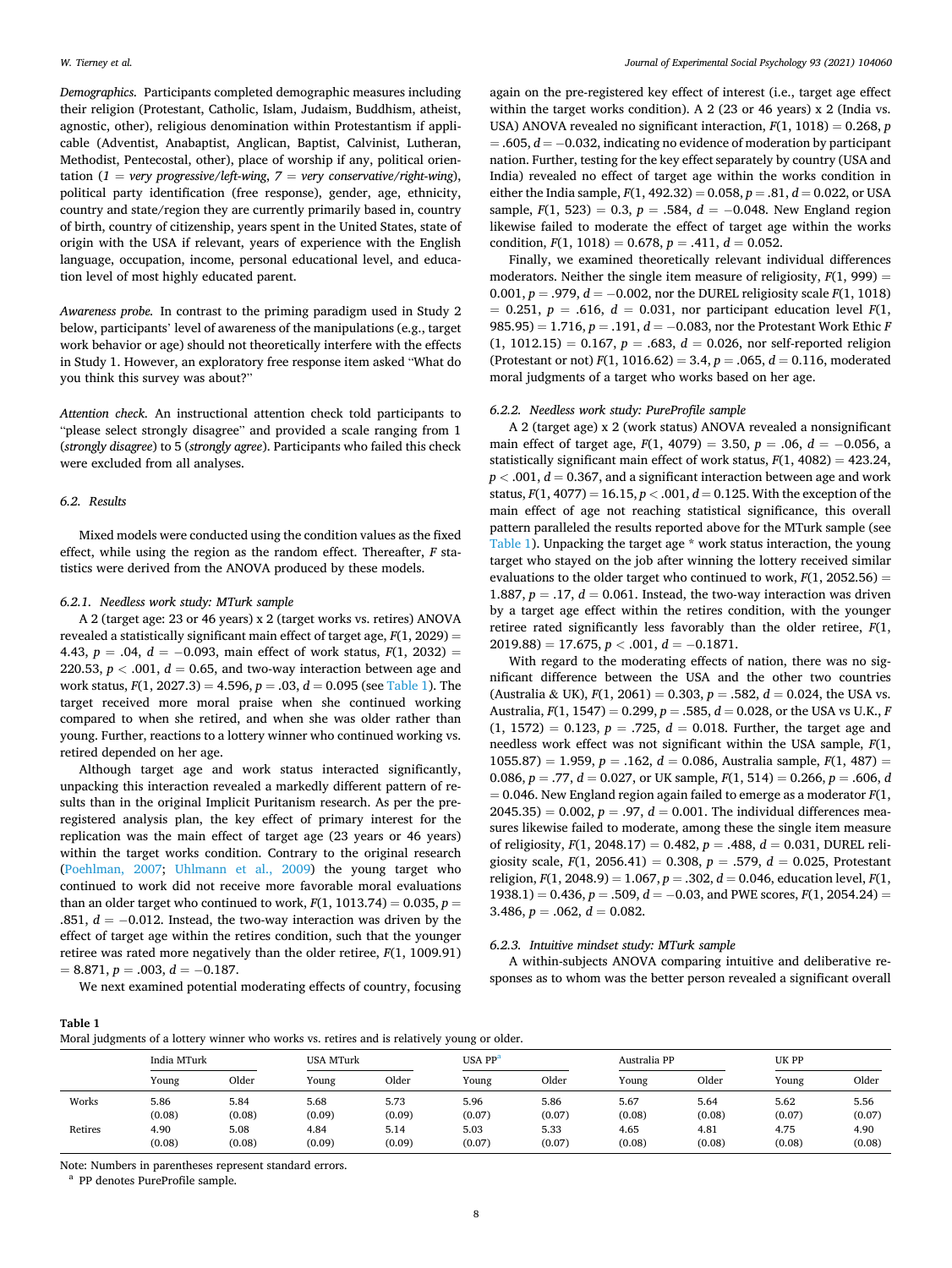<span id="page-8-0"></span>effect  $F(1, 2033.89) = 27.38$ ,  $p < .001$ ,  $d = 0.232$ . Specifically, participants expressed a preference for the worker over the retiree that was stronger on the intuitive mindset item than on the rational mindset item.

A significant interaction between country (USA vs. India) and intuitive vs. rational responses emerged, *F*(1, 2031.84) = 45.027, *p <* .001, *d*   $= 0.2977$ , such that the intuitive mindset effect was stronger among American participants than Indian participants (Fig. 1). The difference between intuitive and rational responses was clearly observed in the USA sample, *F*(1, 1033.77) = 76.019, *p <* .001, *d* = 0.543, but not the India sample, *F*(1, 998) = 1.105, *p* = .293, *d* = − 0.067. New England region did not moderate the results, *F*(1, 2033.61) = 2.009, *p* = .156, *d*   $= -0.0623.$ 

Self-identified religion (Protestant or not), *F*(1, 2029.61) = 0.263, *p*   $= .608$ ,  $d = 0.023$  did not moderate the effect. However education level, *F*(1, 1975.39) = 5.006, *p* = .025, *d* = −0.101 did significantly moderate the results, such that less educated participants were *more* likely to demonstrate the intuitive mindset effect, directionally contrary to the expectations of the social class perspective. Highly religious individuals, as assessed by both the single-item measure,  $F(1, 1994.13) = 22.807$ , *p <* .001, *d* = − 0.214 and DUREL scale, *F*(1, 2031.75) = 24.758, *p <* .001, *d* = −0.221, were significantly *less* likely to exhibit a difference between their intuitive and rational responses, directly opposite to the predictions of the religious differences perspective. Contrary to any of the theories tested, endorsement of the PWE *negatively* predicted exhibiting the intuitive mindset effect,  $F(1, 2033.71) = 10.17$ ,  $p = .001$ ,  $d =$ − 0.141. As discussed below, the moderating effects of education, religiosity and PWE endorsement in the MTurk sample did not replicate in the PureProfile sample.

#### *6.2.4. Intuitive mindset study: PureProfile sample*

A significant intuitive mindset effect again emerged in the Pure-Profile sample, *F*(1, 4085.04) = 72.542, *p <* .001, *d* = 0.267. However, as seen in Fig. 1, country (USA vs. UK or Australia) did not moderate the effect,  $F(1, 4083.99) = 0.322$ ,  $p = .57$ ,  $d = 0.018$ . Further, examining each country separately, an intuitive mindset led to more favorable judgments of a target who continued to work not only in the US, *F*(1,  $2117.49$  = 40.965,  $p < .001$ ,  $d = 0.278$ , but also in the UK,  $F(1, 956.66)$ = 7.338, *p* = 0.007, *d* = 0.175, and Australia, *F*(1, 1010) = 27.352, *p <* .001,  $d = 0.329$ . New England region again failed to moderate the results, *F*(1, 4085.82) = 0.904, *p* = .342, *d* = −0.03. The single item religiosity measure,  $F(1, 4071.75) = 0.299$ ,  $p = .584$ ,  $d = -0.017$ , DUREL religiosity scale, *F*(1, 4085.06) = 0.147, *p* = .701, *d* = − 0.012,



**Fig. 1.** Intuitive vs. rational evaluations across samples. Higher numbers reflect more favorable moral judgments of a lottery winner who continues working rather than retiring. As seen in the figure, the intuitive mindset effect is present in all samples except for the Indian sample, where intuitive and rational evaluations are similar. Error bars represent standard errors.

self-identification as a Protestant, *F*(1, 4062.19) = 0.079, *p* = .778, *d* = − 0.009, and the PWE, *F*(1, 4084.25) = 0.931, *p* = .335, *d* = − 0.031, failed to emerge as significant moderators. In contrast, education level did significantly moderate the intuitive work morality effect, *F*(1, 3866.82) = 13.355,  $p < .001$ ,  $d = 0.118$ , such that more educated participants were more likely to exhibit a difference between their intuitive and logical judgments. Note that the direction of moderation was directly opposite to that in the MTurk sample, such that these results are extremely mixed and equivocal, providing no overall support for the social class perspective.

# *6.2.5. Tacit inferences study: MTurk sample*

An overall condition effect emerged such that when the target upheld (violated) traditional work morality, she/he was falsely remembered as upholding (violating) traditional sexual morality, and vice versa, *F*(1,  $2029.13$ ) = 89.11,  $p < .001$ ,  $d = 0.42$ . Further, a significant interaction with country emerged, such that this tacit inferences effect was stronger among American participants than Indian participants, *F*(1, 2027.21) = 24.882,  $p < .001$ ,  $d = 0.222$  (Fig. 2). Although there was a significant between-country difference, the tacit inferences effect was statistically significant not only in the USA,  $F(1, 1031.8) = 103.8, p < .001, d =$ 0.632, but also India,  $F(1, 997.03) = 10.02$ ,  $p = .002$ ,  $d = 0.201$ . In other words, the effect was present in both comparison countries, but relatively larger in one nation (US) than in the other (India). New England region did not moderate the results,  $F(1, 2023.45) = 0.015$ ,  $p = .902$ , *d*  $= -0.006$ .

The single item measure of religiosity,  $F(1, 1985.01) = 1.168$ ,  $p =$ .28,  $d = -0.049$ , and whether the participant was of the Protestant faith or not,  $F(1, 2023.45) = 1.674$ ,  $p = .196$ ,  $d = 0.058$ , did not moderate the tacit inferences effect in the MTurk sample. However, the DUREL religiosity scale, *F*(1, 2024.49) = 5.718, *p* = .017, *d* = −0.106, and Protestant Work Ethic scale, *F*(1, 2024.67) = 10.143, *p* = .001, *d* = −0.142, did significantly moderate the effect. Surprisingly, more religious participants on the DUREL scale, and individuals who explicitly endorsed the PWE, were significantly *less* likely to exhibit false memories consistent with an intuitive link between work and sex morality. These results are inconsistent with any of the theories considered here, and as noted below failed to replicate in the PureProfile sample.

# *6.2.6. Tacit inferences study: PureProfile sample*

An overall condition difference supporting the tacit inferences effect again emerged, *F*(1, 4085) = 308.506, *p <* .001, *d* = 0.550. Comparing the USA vs. both other countries combined (UK and Australia) did not



**Fig. 2.** Tacit inferences across cultures. Higher means in Condition 1 than Condition 2 reflect false memories consistent with linking traditional work and sex morality. As seen in the figure, participants from all samples made such tacit inferences. Error bars represent standard errors.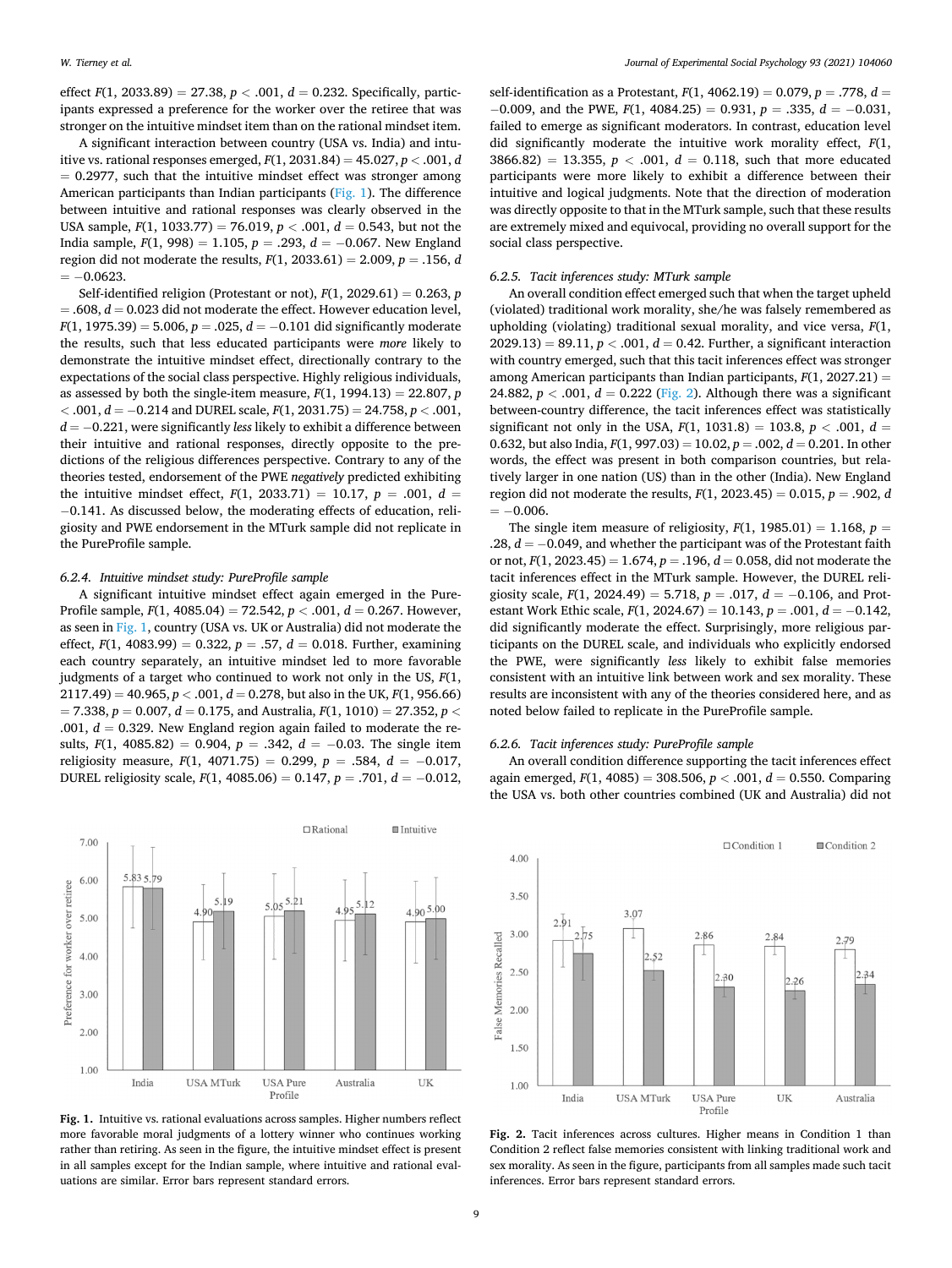reveal a significant difference,  $F(1, 4071.27) = 0.961$ ,  $p = .327$ ,  $d =$ 0.031. More fine-grained comparisons between the USA and UK, *F*(1,  $3078$ ) = 0.012,  $p = .911$ ,  $d = 0.034$ , and USA and Australia  $F(1, 3130)$  = 2.137,  $p = .144$ ,  $d = 0.053$ , were also not statistically significant. The tacit inferences effect was significant within the USA,  $F(1, 2121) =$ 181.655, *p <* .001, *d* = 0.585, Australia, *F*(1, 1007) = 53.227, *p <* .001,  $d = 0.46$ , and UK,  $F(1, 951.6) = 78.326$ ,  $p < .001$ ,  $d = 0.575$ , when the samples were tested separately [\(Fig. 2](#page-8-0)). New England region was not a significant moderator of false memories consistent with an implicit link between work and sex morality,  $F(1, 4069.72) = 0.069$ ,  $p = .793$ ,  $d =$ 0.008.

The individual differences measures, including the single item measure of religiosity, *F*(1, 4067) = 0.393, *p* = .531, *d* = 0.020, the DUREL scale, *F*(1, 4081) = 0.29, *p* = .59, *d* = 0.017, Protestant religion,  $F(1, 4058.1) = 1.193, p = .167, d = 0.044$ , and the PWE scale,  $F(1, 4058.1) = 1.193, p = .167$ 4079.51) = 3.102, *p* = .078, *d* = − 0.0552, did not moderate the tacit inferences effect in the PureProfile sample. Notably, this fails to replicate the initial evidence of moderation by religiosity (DUREL) and PWE scores in the MTurk sample.

#### *6.3. Discussion*

The results of this first set of replications confirm a number of the original experimental effects ([Poehlman, 2007](#page-17-0); [Uhlmann et al., 2009,](#page-17-0)  [2011\)](#page-17-0), yet at the same time depart in theoretically informative ways from the original research. One original effect, specifically the moderating role of target age in judgments of needless work, failed to replicate across four nations (India, USA, Australia, and the United Kingdom) and is identified as a likely false positive. At the same time, a pre-registered secondary effect of interest in this "lottery winner" paradigm, the simple main effect of working vs. retiring on judgments of moral goodness, emerged robustly across samples and nations (see [Table 1](#page-7-0) and Supplement 7). Although neither Americans nor members of several comparison cultures appear to be sensitive to the age of a lottery winner who decides to retire vs. continue working (contrary to the Implicit Puritanism account), people across a number of cultures do appear to morally praise needless work (consistent with the General Moralization of Work account).

Of further theoretical interest was the extent to which positive reactions to needless work are especially strong in an intuitive rather than deliberative mindset. Consistent with the original research, American participants praised needless work more strongly when asked for their intuitive gut reaction rather than their more deliberative response. Inconsistent with the theory of Implicit Puritanism, however, not only Americans but also participants from the United Kingdom and Australia exhibited this intuitive work morality effect, while Indian participants did not. This cross-national pattern of results is highly inconsistent with the claim of a unique American work morality, and could reflect the greater intuitive moralization of work in self-expression cultures (USA, UK, Australia) relative to survival-oriented cultures (India). A more nuanced interpretation is that Indian participants strongly moralized work both intuitively and deliberatively, such that a difference in evaluations based on mindset was unlikely to emerge. Indeed, in a preregistered secondary analysis, a preference for the worker over the retiree emerged robustly across mindsets and cultures (Supplement 7). Scores consistently above the neutral scale midpoint of 4, indicating a preference for needless work, support the General Moralization of Work account. Thus, larger-scale research including a greater number of societies characterized by self-expression and survival values [\(Inglehart,](#page-16-0)  [1997;](#page-16-0) Inglehart & [Welzel, 2005](#page-16-0)) will be needed before drawing strong conclusions. We also cannot rule out that the study materials were psychologically nonequivalent between the Western and Indian populations in some unintended manner, or that some other confound in measurement led to the lack of differences in intuitive and deliberative judgments in the India sample [\(Fabrigar et al., in press; Milfont](#page-16-0) & Klein, [2018;](#page-16-0) [Poortinga, 1989](#page-17-0); [van de Vijver](#page-17-0) & Leung, 2010).

Another interesting cross-national pattern emerged with regards to the tacit inferences drawn from ambiguous scenarios. As in the original experiment, U.S. participants falsely remembered individuals who had violated work values as having also violated traditional sexual mores, and vice versa. However, contrary to the Implicit Puritanism and Explicit American Exceptionalism accounts, such false recollections likewise emerged robustly in the India, U.K., and Australia samples. The effect was statistically significant but diminished in the India sample (see [Fig. 2](#page-8-0)). MTurk respondents in India are more likely to hold a university degree (86.4% of the sample, as shown in Table S14-1) than the general population, potentially artificially attenuating cultural differences. However, the presence of the tacit inferences effect across all samples is most consistent with the pre-registered predictions of the General Moralization of Work account.

Finally, no consistent evidence was found for regional differences within the USA (i.e., New England vs. other parts of the country), or the expected moderating effects of Protestantism, religiosity, and education level. In those few cases where an individual-differences factor significantly moderated the effect, the direction of moderation was more often opposite to rather than consistent with theoretical expectations. Thus, we consider the Social Class, Regional Differences, and Religious Differences accounts unsupported by this first cross-national data collection in the replication initiative.

# **7. Study 2: methods**

Our second study included both online and crowdsourced laboratory replications of the salvation prime effect on work performance. The original salvation prime experiment was conducted with lay adults recruited from public areas in New York State in the United States and Ontario, Canada [\(Poehlman, 2007;](#page-17-0) [Uhlmann et al., 2011](#page-17-0)). The present online data collection recruited adults from the United States, the United Kingdom, and Australia via the survey firm PureProfile. The laboratory data collections strategically oversampled populations in New York state to remain as faithful as possible to the original study in terms of region of data collection, with materials administered in paper pencil format as in the original experiment. Replication laboratories were recruited through the last author's professional network and the Study Swap platform ([http://osf.io/view/StudySwap/\)](http://osf.io/view/StudySwap/), and relied on locally available samples of university undergraduates. Note that participant age and method of data collection are not theoretically anticipated moderators of the salvation prime effect, and that the original line of research on Implicit Puritanism featured students and lay adult participants, and both paperpencil and online administration of priming paradigms [\(Poehlman,](#page-17-0)  [2007; Uhlmann et al., 2009, 2011\)](#page-17-0).

#### *7.1.1. Participants*

Online data was collected by the survey firm Pure Profile, and included 514 (45.73%) USA based participants, 312 (27.76%) participants from the United Kingdom, and 298 (26.51%) participants from Australia. The constituent regions of each country were sampled as evenly as feasible, with the exception of again oversampling the New England states ( $N = 270$ , or 52.52% of the USA sample), in order to compare their responses to participants from other USA regions (*N* = 244, or 47.48% of the USA sample).

The crowdsourced laboratory data collections in the northeastern region of the United States included 95 participants from Ithaca College, 161 participants from the City University of New York, 208 participants from the State University of New York, and 99 participants from Fairfield University. Data collections outside the U.S. included the University of Regina in Canada ( $N = 91$ ), and the University of Limerick in Ireland  $(N = 80)$ . See Table S14–2 in Supplement 14 for an overview of the demographics of the online and laboratory samples.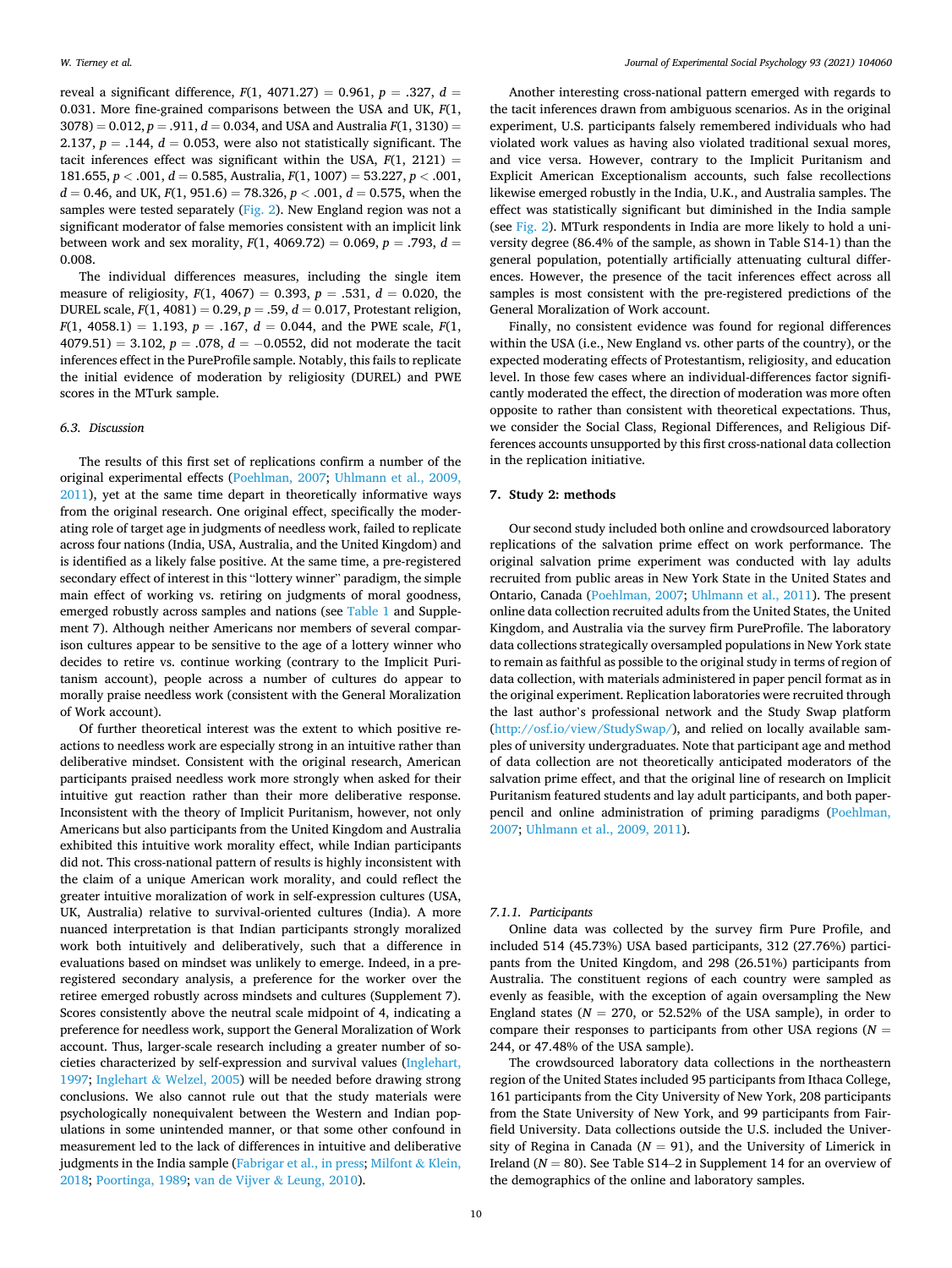#### *7.1.2. Design*

The study employed a 2 (priming condition: salvation prime or neutral prime) x participant nationality between-subjects design.

# *7.1.3. Materials and procedure*

Participants completed two ostensibly unrelated puzzle tasks. The first was a scrambled-sentences task (Srull  $&$  [Wyer, 1979](#page-17-0)) containing either words related to salvation (e.g., *redeem*, *divine*, *heaven*) or similarly valanced words unrelated to religion (e.g., *flowers*, *rainbow*, *happiness*). For instance, in the salvation prime condition the scrambled sentence "coupons here phone redeem your" could be unscrambled to read "redeem your coupons here," after omitting the word "phone." Following on prior research using anagram performance as a work task ([Chartrand, Dalton,](#page-15-0) & Fitzsimons, 2007), participants then completed an anagram challenge in which they attempted to derive as many words four or more letters in length as possible out of four source words (*bimodal*, *igneous*, *answer*, and *curried*).

*Moderators.* Subsequent to the manipulation and key dependent mea-sures, participants completed the PWE scale (Katz & [Hass, 1988\)](#page-16-0) and DUREL (Koenig & [Büssing, 2010\)](#page-16-0), as well as the single item religiosity measure from the original experiment [\(Poehlman, 2007](#page-17-0); [Uhlmann et al.,](#page-17-0)  [2011\)](#page-17-0).

*Demographics.* Participants fill out a set of demographic items paralleling those from Study 1.

*Awareness probe.* A set of questions assessed awareness of the influence of the priming manipulation ([Poehlman, 2007](#page-17-0); [Uhlmann et al., 2011](#page-17-0); adapted from Bargh & [Chartrand, 2000](#page-15-0)). The numeric probe item asked "Did the sentence unscrambling task influence your performance on the anagram task in any way?" ( $1 = no$ ,  $5 = not$  *sure*,  $9 = yes$ ). The subsequent free response item inquired "If yes, please explain how and why it influenced you in your own words."

*Attention check.* Participants completed the same instructional attention check as in Study 1. All participants who failed to follow the simple instruction to "please select strongly disagree" on a Likert-type scale were excluded from the analyses.

# *7.2. Results*

#### *7.2.1. PureProfile sample*

Overall, no significant differences emerged in anagram performance between the salvation prime and neutral prime conditions, *F*(1, 1120.58) = 0.034,  $p = .854$ ,  $d = -0.011$ . Also unlike in the original research, the priming manipulation did not interact with country: USA vs other nation (UK & Australia)  $F(1, 1119.92) = 0.01$ ,  $p = .989$ ,  $d =$ 0.001, USA vs UK, *F*(1, 820.98) = 0.68, *p* = .41, *d* = − 0.0576, or USA vs Australia,  $F(1, 804.37) = 0.682$ ,  $p = .409$ ,  $d = 0.058$ . The salvation prime effect on task performance further failed to emerge in any of the individual countries, including the United States, *F*(1, 507.73) = 0.018, *p* = .892, *d* = −0.012, Australia, *F*(1, 298) = 0.908, *p* = .341, *d* = − 0.111, and the United Kingdom, *F*(1, 312) = 0.838, *p* = .361, *d* = 0.1036. New England region also did not moderate the results, *F*(1,  $1124$ ) = 0.019,  $p = .89$ ,  $d = -0.0079$ .

Note that any significant interactions between prime condition and moderator measures must be interpreted in light of the absence of any main effect of the primes. Whether the participant was of Protestant faith did not interact with the priming manipulation to predict anagram performance, *F*(1, 1112.72) = 0.24, *p* = .625, *d* = 0.029, the single item measure of religiosity did not significantly interact with prime condition,  $F(1, 1119.59) = 3.553$ ,  $p = .06$ ,  $d = -0.1127$ , scores on the DUREL religiosity scale significantly interacted with prime condition, *F*(1, 1119.95) = 6.64,  $p = .01$ ,  $d = -0.154$ , and scores on the PWE scale

significantly interacted with prime condition,  $F(1, 1117.55) = 4.202$ , *p* = .041, *d* = − 0.123. The directions of these latter two interactions were, however, contrary to any of the present theories of work morality. Specifically, participants high in religiosity (DUREL) exhibited directionally but non-significantly worse work performance in the salvation prime condition relative to the neutral primes,  $F(1, 227) = 3.043$ ,  $p =$ .082,  $d = -0.232$ , with the least religious participants exhibiting directionally but not significantly better work performance in the salvation prime condition,  $F(1, 265.86) = 1.722$ ,  $p = .191$ ,  $d = 0.161$ . Similarly, participants who endorsed the Protestant Work Ethic performed directionally but not significantly worse on a subsequent work task after being primed with salvation relative to neutral concepts, *F*(1, 177) = 0.923,  $p = .338$ ,  $d = -0.144$ , whereas low-PWE participants worked directionally but nonsignificantly harder in response to the primes, *F*(1, 167.94) = 0.059, *p* = .809, *d* = 0.037.

# *7.2.2. Laboratory data collections*

In the laboratory data collections, there was again no main effect of the priming manipulation on work performance,  $F(1, 728.58) = 0.269$ ,  $p = .604$ ,  $d = 0.038$ , or interaction between nation of data collection and the experimental manipulation, USA vs. Republic of Ireland *F*(1,  $(637.15) = 0.045, p = .831, d = -0.017$ , USA vs. Canada  $F(1, 648.16) =$ 0.25,  $p = .617$ ,  $d = 0.0393$ . The salvation prime effect did not emerge when the USA sample,  $F(1, 649.36) = 0.165$ ,  $p = .685$ ,  $d = 0.051$ , Republic of Ireland sample,  $F(1, 78) = 0.166$ ,  $p = .685$ ,  $d = 0.093$ , and Canadian sample,  $F(1, 89) = 0.06$ ,  $p = .807$ ,  $d = -0.0525$ , were analyzed separately. Regional differences (New England vs. other) were not tested since USA laboratory data collections intentionally focused on the northeastern United States (i.e., New York State and Connecticut).

The single-item measure of religiosity,  $F(1, 721.64) = 2.375$ ,  $p =$ .124, *d* = 0.115, DUREL, *F*(1, 727.19) = 3.423, *p* = .065, *d* = 0.137, and PWE scale, *F*(1, 727.91) = 0.012, *p* = .912, *d* = − 0.008 did not moderate the results of the crowdsourced data collection in partner laboratories. Unlike in the PureProfile sample, in the laboratory data collections Protestant religious faith interacted with the priming manipulation, *F*(1,  $711.55$ ) = 5.764,  $p = .017$ ,  $d = -0.18$ . The pattern of the interaction was directly contrary to the religious differences account, such that Protestants performed significantly worse on the work task in the salvation prime condition relative to the neutral prime condition,  $F(1, 72.75) =$ 5.08,  $p = .027$ ,  $d = -0.5285$ , whereas non-Protestants worked directionally but nonsignificantly harder when primed with salvation, *F*(1,  $636.78$ ) = 1.62,  $p = .204$ ,  $d = 0.1009$ .

# *7.3. Discussion*

In contrast to the complex pattern of experimental and cross-national results from Study 1, the priming replication (Study 2) returned null effects and little to no reliable evidence of moderation. Whether the experimental paradigm was administered electronically online, or in paper-pencil format in more controlled conditions, played no apparent role in the primary outcome. Implicitly activating religious concepts such as *redeem* and *divine* had no reliable main effect on subsequent task performance, either in the United States or in the other nations examined (UK, Australia, Canada, and the Republic of Ireland).

Sharply contradicting the predictions of the religious differences account, in the online sample *less* religious participants were *more* likely than religious participants to exhibit the salvation prime effect on work performance. In the online sample, the direction of moderation from endorsement of the Protestant Work Ethic was likewise precisely opposite to what one might expect based on prior scholarship on work morality [\(Weber, 1904/1958](#page-17-0)). However, these individual-differences moderators failed to replicate in the laboratory data collections. Further, a recent meta-analysis concluded that participants who are more religious are more susceptible to the activation of religious concepts ([Shariff, Willard, Andersen,](#page-17-0) & Norenzayan, 2016), a pattern of results opposite to that for DUREL religiosity scores in our online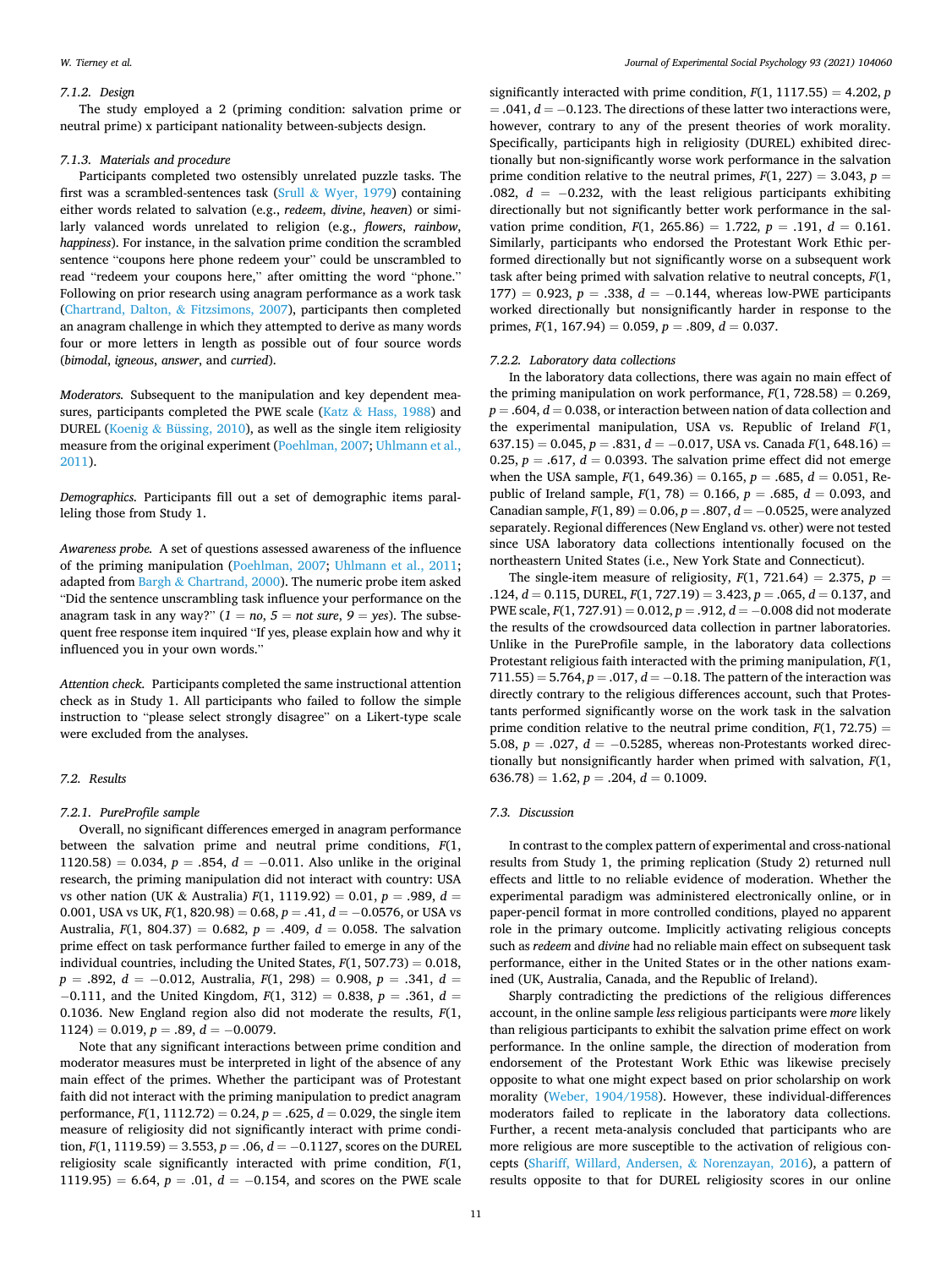investigation. Self-identification as a Protestant interacted with the priming manipulation in the crowdsourced laboratory data collection, in the direction contrary to the religious differences account, but this interaction failed to replicate in the online sample. Overall, this decidedly mixed set of results calls for further pre-registered, cross-national investigations of the role of individual religiosity and related ideologies in responses to the temporary accessibility of religion ([van Elk et al.,](#page-17-0)  [2015\)](#page-17-0). Subtly increasing the accessibility of religious concepts could potentially influence other dependent measures, such as moral judgments and actions [\(Shariff et al., 2016](#page-17-0); cf. [Billingsley, Gomes,](#page-15-0) & [McCullough, 2018](#page-15-0)). However, despite a few caveats (see Supplements 11 and 12), the present results regarding salvation priming and work productivity are most consistent with the false positives account.

#### **8. Forecasting survey**

Given the findings from both Studies 1 and 2 are quite contrary to the original theorizing ([Poehlman, 2007;](#page-17-0) [Uhlmann et al., 2009, 2011](#page-17-0)), an interesting question is whether the replication results are predictable by psychologists and other scholars. In a forecasting survey accompanying the present project, independent scientists were provided with descriptions of the competing theories and asked to try to predict the replication effect sizes associated with each targeted effect. Two hundred and twenty-one colleagues made predictions about the target age and needless work effect, needless work main effect (works vs. retires) in the same "postal worker" scenario, tacit inference effect, intuitive work morality effect, and salvation prime effect, across each online sample for which data was collected (MTurk: USA and India; PureProfile: New England U.S. states, non-New-England U.S. states, Australia, and United Kingdom). For each targeted effect, we also asked forecasters to predict the aggregated effect size across samples for four key theoretical moderators: participant religious affiliation (Protestant or not), religiosity (DUREL score), Protestant work ethic endorsement, and education level.

Prior investigations demonstrate that scientists can anticipate simple condition differences based on mere examination of study abstracts or materials [\(Camerer et al., 2016](#page-15-0); [DellaVigna](#page-16-0) & Pope, 2018; [Dreber et al.,](#page-16-0)  [2015; Forsell et al., 2019\)](#page-16-0). We examined, for the first time, whether they can likewise accurately predict empirical outcomes when the same research paradigms are repeated in multiple cultural contexts. See [htt](https://osf.io/7uhcg/)  [ps://osf.io/7uhcg/](https://osf.io/7uhcg/) and Supplements, 4, 5, and 6 for the forecasting survey pre-registered analysis plan, survey materials, and a detailed report of the results. Summarizing briefly, in our primary hypothesis test, we found a statistically significant positive overall association between realized and predicted effect sizes,  $\beta = 0.157$ ,  $p = .0005$ . The Pearson correlation between the mean predicted effect size of each of the 48 effects replicated and the observed effect sizes was likewise significant,  $r = 0.704$ ,  $p < .0001$ . Thus, even when the pattern of results being predicted is quite complex, the accuracy of scientific forecasters remains a robust phenomenon ([Landy et al., 2020](#page-16-0); [Tierney et al., in press](#page-17-0)).

At the same time, comparing the absolute differences between the forecasted and realized effect sizes (Cohen's d) for each original effect underscores that this accuracy was less than perfect. Specifically, forecasted effect sizes averaged across populations were significantly different from the realized effect sizes, aggregated for each key effect via a random effect meta-analysis, for two of the five key effects at the *p <* .005 level ([Benjamin et al., 2018](#page-15-0)) and for a third effect at the traditional *p <* .05 level. For the needless work main effect (works vs. retires), mean forecasts =  $0.3233$ , and meta analyzed realized effect size =  $0.6524$ , with the difference between the two statistically significant,  $p < .0001$ , such that participants underestimated the replication effect size. Forecasters likewise believed the tacit inferences effect would be smaller than it turned out to be, mean forecasts  $= 0.3114$ , meta analyzed effect size  $= 0.5053$ ,  $p = .0055$ . In contrast, for the target age moderating needless work effect, participants systematically overestimated the effect size, mean forecasts  $= 0.2461$ , meta analyzed realized effect size  $=$ 0.032, *p <* .0001, believing the effect would replicate when in fact it did not. Forecasters expected a small but significant overall salvation prime effect, mean forecasts  $= 0.0972$ , which did not emerge, meta analyzed effect size = 0.0104, but the difference between forecasted and realized effect sizes was not statistically significant,  $p = .9181$ . Finally, for the intuitive work morality effect, mean forecasts  $= 0.2520$ , were closely aligned with the meta analyzed realized effect size  $= 0.2568$ , with no significant difference between them,  $p = .954$ .

Overall, forecasters did quite well in anticipating the replication outcomes, although they were less accurate in predicting absolute effect sizes than their direction and relative ordering. Based on their pattern of forecasted results, these independent scientists appear to have endorsed the general moralization of work theoretical perspective, in that they forecasted all the original effects would emerge and further would do so across cultures (see Tables S6–3 and S6–7 in Supplement 6). For the most part this facilitated successful forecasts, the general moralization of work being the most empirically supported theory in this replication initiative. The major exceptions are of course the salvation prime effects and target age and needless work effects, which failed to replicate as anticipated by the false positives account. Further research should continue to examine the extent to which scientists are able to anticipate cross-cultural replication results, ideally using a larger number of cultural populations than the relatively small set sampled here, as well as effects that exhibit greater heterogeneity across societies.

# **9. General discussion**

This large-scale creative destruction replication initiative, which involved over eight thousand participants from half a dozen nations, systematically competed theories of culture and work morality against one another. In addition to directly replicating a set of original experimental effects central to the theory of Implicit Puritanism [\(Poehlman,](#page-17-0)  [2007;](#page-17-0) [Uhlmann et al., 2009, 2011](#page-17-0)), we included new measures and populations facilitating novel conceptual tests of the predictions of the Explicit American Exceptionalism, general moralization of work, selfexpression values, social class, religious differences, and regional folkways accounts of work values.

The observed pattern of experimental and cross-national differences and similarities severely undermines the original theory of Implicit Puritanism. In every instance, the targeted effect either failed to replicate entirely, or unexpectedly replicated in multiple cultures when it had been predicted to emerge only among Americans. Two original effects— specifically, the moderating effect of target age on judgments of needless work, and influence of implicit salvation primes on work behavior failed to replicate in all populations examined and are identified as likely false positives ([Poehlman, 2007](#page-17-0); [Uhlmann et al., 2011](#page-17-0)). In contrast, the main effect of moral praise for a lottery winner who continues to work, and false memories consistent with an implicit link between work and sex morality ([Poehlman, 2007;](#page-17-0) [Uhlmann et al., 2009\)](#page-17-0), were robust across cultures (India, the United States, Australia, and United Kingdom). Finally, the effects of an intuitive mindset on moral judgments of needless work replicated across the USA, Australia, and UK samples, but not the India sample. The emergence of a number of key effects across a number of different nations sharply contradicts Implicit Puritanism's core theoretical claim of a unique American work morality.

Rather than leaving a theoretical void in the form of reduced confidence in the original findings and the underlying ideas, these results point in new theoretical directions. Specifically, they provide initial evidence that work behavior elicits strong moral intuitions across cultures, and that the gap between intuitive and deliberative feelings about work could be larger in wealthier societies. Personal religion (e.g., Protestant faith), degree of religiosity, socioeconomic status, and region of the United States (e.g., historically Puritan-Protestant New England) did not moderate any of the observed experimental effects, failing to support the associated accounts of work values. More investigations involving larger samples of countries, especially societies in which survival rather than self-expression values are widely endorsed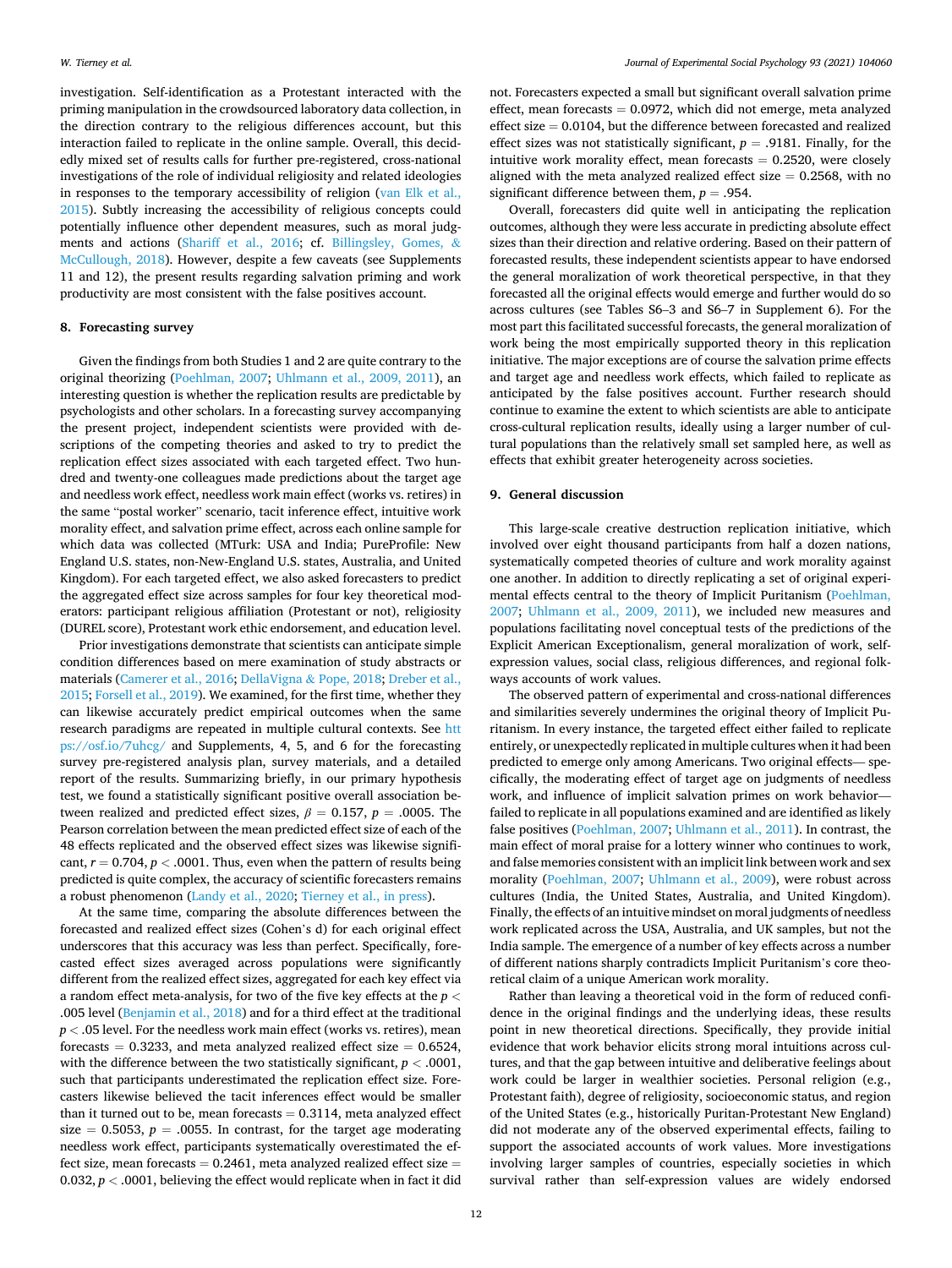([Inglehart, 1997](#page-16-0); Inglehart & [Welzel, 2005](#page-16-0)), and with varied historic backgrounds and diverse workways [\(Sanchez-Burks](#page-17-0) & Lee, 2007) are needed before drawing strong conclusions ([Simons, Shoda,](#page-17-0) & Lindsay, [2017\)](#page-17-0). At the same time, we believe the present investigation highlights the feasibility and generative nature of the creative destruction approach to replication, in identifying the most promising theories to guide further empirical research.

#### *9.1. A Bayesian multiverse analysis*

A pre-registered ([https://osf.io/pgfm8\)](https://osf.io/pgfm8) Bayesian multiverse analysis examined the consequences of different inclusion criteria, variable operationalizations, and statistical approaches for the replication results (see [Haaf, Hoogeveen, Berkhout, Gronau,](#page-16-0) & Wagenmakers, 2020; [Haaf](#page-16-0)  & [Rouder, 2017](#page-16-0); [Rouder, Haaf, Davis-Stober,](#page-17-0) & Hilgard, 2019). Overall, the results of the Bayesian multiverse are highly consistent with the frequentist analyses reported earlier (see Supplement 9 for a more detailed report). Strong evidence emerged that the tacit inference effect and overall valorization of needless work (regardless of target age or participant mindset) are true-positives and further present across samples. Although less strongly, the data also support an overall intuitive mindset effect across all samples combined. Finally, strong evidence emerged *against* the target age and needless work effect, and the salvation prime effect. The latter remained unsupported even in those conditions pre-specified as most favorable for priming effects, specifically controlled laboratory studies and excluding participants suspicious of being influenced or whom had failed to complete all the scrambled sentences. The Implicit Puritanism model performed worse than the winning model for all six original effects. The General Moralization of Work and False Positives accounts were the best fitting models overall, depending on the effect in question. The Protestant work ethic was found to positively predict the main effects of needless work (i.e., preference for worker over retiree regardless of target age or participant mindset), but such judgments did not vary across cultures as predicted by the Explicit American Exceptionalism account or any of the other competing theories (see [Furnham et al., 1993,](#page-16-0) and [Leong, Huang,](#page-16-0) & [Mak, 2014,](#page-16-0) for evidence "Protestant" work ethic beliefs are broadly applicable). Empirical estimates converged across the different universes of potential analyses (see Fig. S9–1 in Supplement 9). Effects that were not replicated in the primary analyses were not supported under any specification in the Bayesian multiverse, and replicable effects found evidentiary support across many different specifications.

# *9.2. False inferences in cross-cultural experiments*

The present replication results highlight potential broader challenges for producing robust and reliable cross-cultural experimental research (Milfont & [Klein, 2018\)](#page-16-0). We define an *x*-*cultural experiment* as a study containing a manipulation (e.g., random assignment to condition A or condition B) and sampling at least two distinct cultural populations (e. g., university students in China and the United States). More broadly than the typical concerns about false positive findings (Open Science [Collaboration, 2015](#page-17-0); [Simmons et al., 2011](#page-17-0)), such cross-cultural investigations are open to *false inferences* about patterns of experimental results across different human populations. In addition to the expected condition differences failing to emerge (e.g., salvation prime effect, target age and needless work effect), cross-cultural findings may prove over-robust, in other words emerging in societies where they were theoretically expected not to (e.g., the tacit inferences effect and intuitive work morality effect replicating outside the United States). False inferences could also involve concluding a phenomenon is culturally bounded when it is fact universal, and mis-estimating the direction or relative magnitude of an effect between two cultures, among other empirical patterns.

At least two major features of an x-cultural experiment increase the chances of drawing such false conclusions, relative to a simple twocondition experiment in a single population. First, x-cultural studies often rely on an interaction between membership in a cultural group and an experimental manipulation as the key statistical test of the hypothesized cultural difference. Between-subjects interaction tests are typically underpowered unless very large samples are recruited ([Simonsohn,](#page-17-0)  [2014; Smith, Levine, Lachlan,](#page-17-0) & Fediuk, 2002). The Open Science Collaboration's Reproducibility Project: Psychology replicated 23 of 49 targeted studies (47%) whose key test was a main or simple effect, and only 8 of 37 studies (22%) when the key test was an interaction. Second, x-cultural experiments typically rely on small convenience samples and attempt to generalize to broader cultures. For example, 100 participants per location might be recruited from universities in New Haven, USA, and Xiamen, China. Since societies are quite heterogeneous [\(Kitayama](#page-16-0)  [et al., 2006;](#page-16-0) [Muthukrishna et al., 2020;](#page-17-0) Nisbett & [Cohen, 1996; Talhelm](#page-17-0)  [et al., 2014](#page-17-0)), this approach may or may not capture central tendencies in the United States and China.

In the present replication initiative a number of the experimental condition differences emerged (i.e., tacit inferences effect, intuitive work morality effect, needless work main effect), yet none of the original condition x national culture interactions (Poehlman et al., 2007; [Uhl](#page-17-0)[mann et al., 2009, 2011](#page-17-0)) were obtained again. The Many Labs 2 crowd initiative likewise failed to replicate previously reported interactions between experimental manipulations and cultural populations, even some considered well-established findings ([Klein et al., 2018\)](#page-16-0). To guard against such problems, future cross-cultural behavioral research should seek to collect larger and more varied samples. Researchers might form a network of laboratories and crowdsource data collections at multiple sites in each nation ([Cuccolo, Irgens, Zlokovich, Grahe,](#page-15-0) & Edlund, in [press](#page-15-0); [Moshontz et al., 2018\)](#page-16-0), or partner with a survey firm to systematically sample respondents from different regions of the same country, ideally achieving representative sampling.

Different cultural theories predict distinct patterns of empirical results, and some may be more subject to false inferences than others. In a *presence*-*absence pattern*, an experimental effect is hypothesized to emerge in one culture, but not in the other. Most of the original Implicit Puritanism studies predicted and found such a pattern, for example an implicit link between work and sex morality among Americans, but not members of other cultures. In a *reduced pattern*, the effect is in the same direction for both cultures, but diminished in some cultures relative to others (e.g., varying degrees of loss aversion among members of different nations; [Arkes, Hirshleifer, Jiang,](#page-15-0) & Lim, 2010). Finally, in a *reversal pattern*, the effects of an experimental manipulation are expected to fully reverse between a focal culture and comparison culture. For example, [Gelfand et al. \(2002\)](#page-16-0) predicted and found that whereas American participants were significantly more disposed to accept positive than negative feedback, Japanese participants exhibited the opposite pattern, accepting more personal responsibility for negative than for positive feedback. We suggest that future theorizing on culture focus on developing such reversal predictions, which rely on better powered crossover interactions, and are less likely to be confounded by measurement challenges than presence-absence patterns or reduced patterns.

# *9.3. The broader utility of the creative destruction approach*

The present culture and work morality project is the first of several recent initiatives applying the creative destruction approach to replication to previously published findings from our research group (see [Tierney et al., in press](#page-17-0), for a review). Adding to the recent deluge of failed replications of experimental behavioral findings (e.g., [Klein et al.,](#page-16-0)  [2014, 2018](#page-16-0); [Open Science Collaboration, 2015](#page-17-0)), none of these replication studies succeeding in reproducing the original patterns of results. However, unlike prior replication initiatives, we were able to obtain positive evidence for alternative theoretical accounts (Supplement 13).

We believe this highlights the general utility of the creative destruction approach to replication, which seeks to combine theory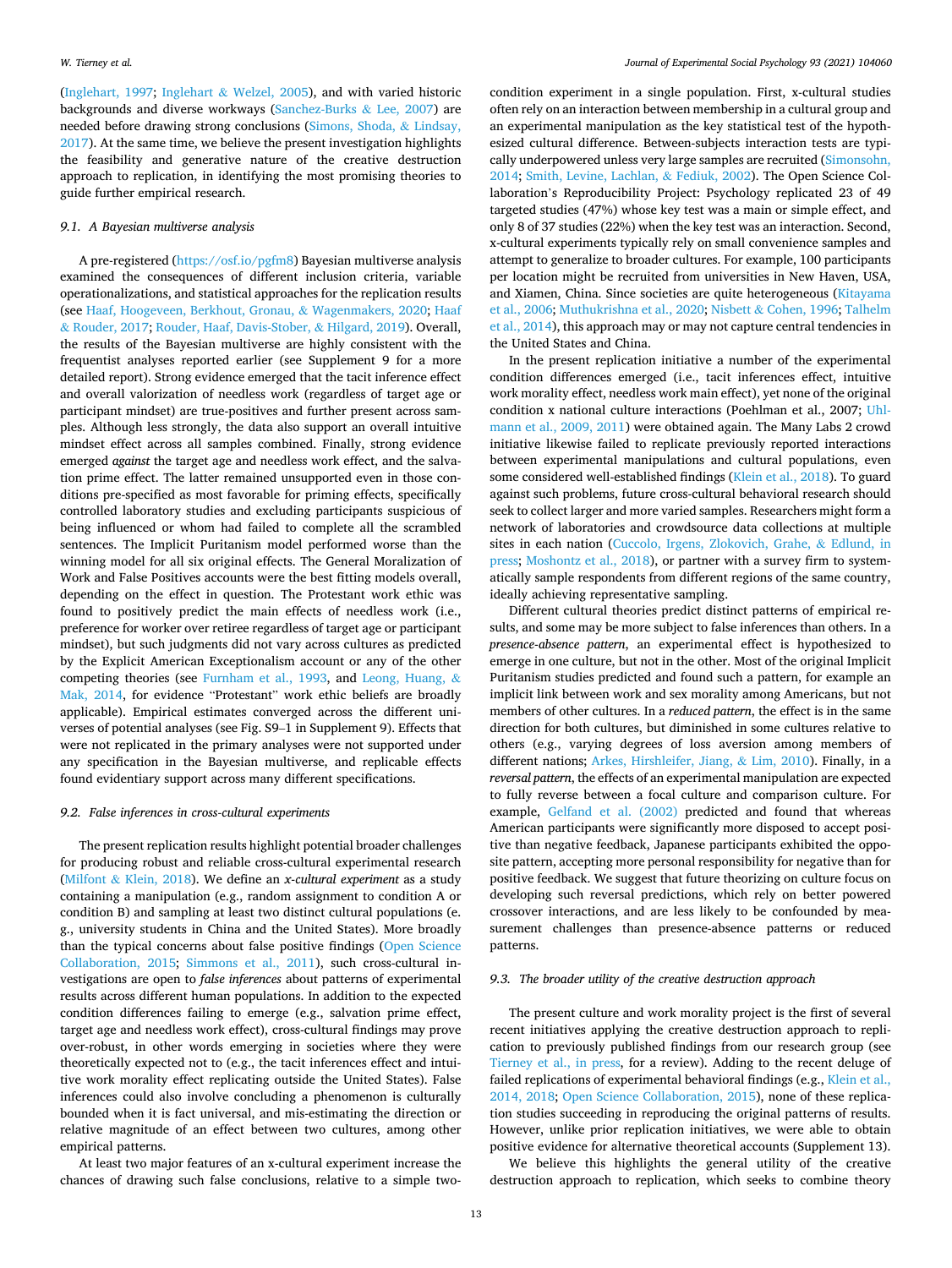pruning methods from the management literature [\(Leavitt et al., 2010](#page-16-0)), with best practices from the open science movement in psychology such as pre-registration (Van't Veer & [Giner-Sorolla, 2016](#page-17-0); [Wagenmakers](#page-17-0)  [et al., 2012\)](#page-17-0) to achieve critical tests [\(Mayo, 2018\)](#page-16-0) of competing intellectual ideas. Unlike traditional replication approaches, in which the original finding is tested against the expectation of null effects, the creative destruction approach seeks to identify the strongest theory currently operating in a given intellectual space.

Of course, not all research topics and original findings are well suited for large-scale competitive theory testing. As discussed at greater length by [Tierney et al. \(in press\)](#page-17-0), the creative destruction approach is best suited to mature research areas with substantial published evidence, common methodological approaches, and well-developed theories that make precise, bounded predictions distinct from those of other theories. In contrast, traditional replications simply repeating the original method are better suited to confirming or disconfirming potential new breakthrough findings. Scientists should carefully allocate scarce replication resources for maximum impact, leveraging the methods best suited to the situation. It is our hope the present line of research contributes to a Replication 2.0 movement, in which rather than solely probing the reliability of past findings, scientists also focus on replacing them with new and improved accounts of human behavior.

# **CRediT authorship contribution statement**

The first three and last authors contributed equally. WT, J. Hardy, CE, & EU designed the culture and work replication studies. WT, J. Hardy, CE, LAV, KD, EI, HC, AG, MV, JW, JS, MA, JM, & EU served as replicators. WT, J. Hardy, & CE carried out the frequentist statistical analysis of the replication results. SH & J. Haaf designed, carried out, and wrote the report of the Bayesian multiverse analysis of the results. DV, EC, MG, AD, MJ, & TP designed, ran, analyzed, and wrote the report of the forecasting study. J. Huang designed, carried out, and wrote the supplement reporting the response effort analyses. Members of the "Culture & Work Morality Forecasting Collaboration" lent their expertise as forecasters, and are listed with full names and affiliations in Appendix 1. All authors collaboratively edited the final project report.

#### **Acknowledgments**

Eric Luis Uhlmann is grateful for an R&D grant from INSEAD in support of this research. Anna Dreber is grateful for generous financial support from the Jan Wallander and Tom Hedelius Foundation (Svenska Handelsbankens Forskningsstiftelser), the Knut and Alice Wallenberg Foundation and the Marianne and Marcus Wallenberg Foundation (Anna Dreber is a Wallenberg Scholar), and Anna Dreber and Magnus Johannesson are grateful for a grant from the Swedish Foundation for Humanities and Social Sciences.

# **Appendix 1. Names and affiliations for the culture & work morality forecasting collaboration**

The following colleagues lent their time and expertise as forecasters: Ajay T. Abraham, Seattle University

Matus Adamkovic, Institute of social sciences, CSPS Slovak Academy of Sciences, and Institute of psychology, Faculty of Arts, University of Presov

Jais Adam-Troian, College of Arts and Sciences, American University of Sharjah, Sharjah, UAE

Elena Agadullina, National Research University Higher School of Economics

Handan Akkas, Ankara Science University, Department of Management Information Systems

Dorsa Amir, Boston College

Michele Anne, University of Nottingham Malaysia Kelly J. Arbeau, Trinity Western University

Mads N. Arnestad, BI Norwegian Business School, Department of Leadership and Organization

John Jamir Benzon Aruta, De La Salle University

Mujeeba Ashraf, Institute of Applied Psychology, University of the Punjab, Lahore

Ofer H. Azar, Ben-Gurion University of the Negev

Bradley J. Baker, University of Massachusetts

Gabriel Baník, University of Presov

Sergio Barbosa, School of Medicine and Health Sciences, Universidad del Rosario

Ana Barbosa Mendes, ITEC, Faculty of Psychology and Educational Sciences, KU Leuven, Belgium

Ernest Baskin, Saint Joseph's University

Christopher W. Bauman, University of California, Irvine

Jozef Bavolar, Pavol Jozef Safarik University in Kosice

Stephanie E. Beckman, The Chicago School of Professional Psychology

Theiss Bendixen, Department of the Study of Religion, Aarhus University

Aaron S. Benjamin, University of Illinois at Urbana-Champaign

Ruud M.W.J. Berkers, Max Planck Research Group: Adaptive Memory, Max Planck Institute for Human Cognitive & Brain Sciences, Leipzig, Germany

Amit Bhattacharjee, INSEAD

Samuel E. Bodily, Darden Business School, University of Virginia

Helena Bonache, Universidad de La Laguna

Vincent Bottom, Washington University School of Medicine in St. Louis

Cameron Brick, University of Amsterdam

Neil Brigden, Bow Valley College and University of Alberta

Stephanie E. V. Brown, Texas A&M University

Jeffrey Buckley, Faculty of Engineering and Informatics, Athlone Institute of Technology, Westmeath, Ireland and Department of

Learning, KTH Royal Institute of Technology, Stockholm, Sweden

Max E. Butterfield, Point Loma Nazarene University

Neil R.Caton, The University of Queensland

Zhang Chen, Department of Experimental Psychology, Ghent University

Jessica F. Chen

Fadong Chen, School of Management, Zhejiang University

Irene Christensen, GUST University

Ensari E. Cicerali, Nisantasi University

Simon Columbus, University of Copenhagen

David J. Cox, GuideWell, Endicott College

Emiel Cracco, Department of Experimental Psychology, Ghent University

Daina Crafa, CrafaLab, Interacting Minds Centre, Aarhus University Jamie Cummins, Ghent University

Jo Cutler, The University of Birmingham

Zech O. Dahms, UW-Milwaukee, MBA

Alexander F. Danvers, University of Arizona

Liora Daum-Avital, Ben-Gurion University of the Negev

Ian G. J. Dawson, University of Southampton

Martin V. Day, Memorial University of Newfoundland

Philippe O. Deprez, Indiana University Southeast

Erik Dietl, Loughborough University

Eugen Dimant, University of Pennsylvania

Gönül Doğan, University of Cologne

Artur Domurat, Centre for Economic Psychology and Decision Sciences, Kozminski University, Warsaw, Poland

Terence D. Dores Cruz, Vrije Universiteit Amsterdam

Christilene du Plessis, Singapore Management University

Dmitrii Dubrov, National Research University Higher School of Economics

Esha Dwibedi, Virginia Tech

Christian T. Elbaek, Aarhus University, Department of Management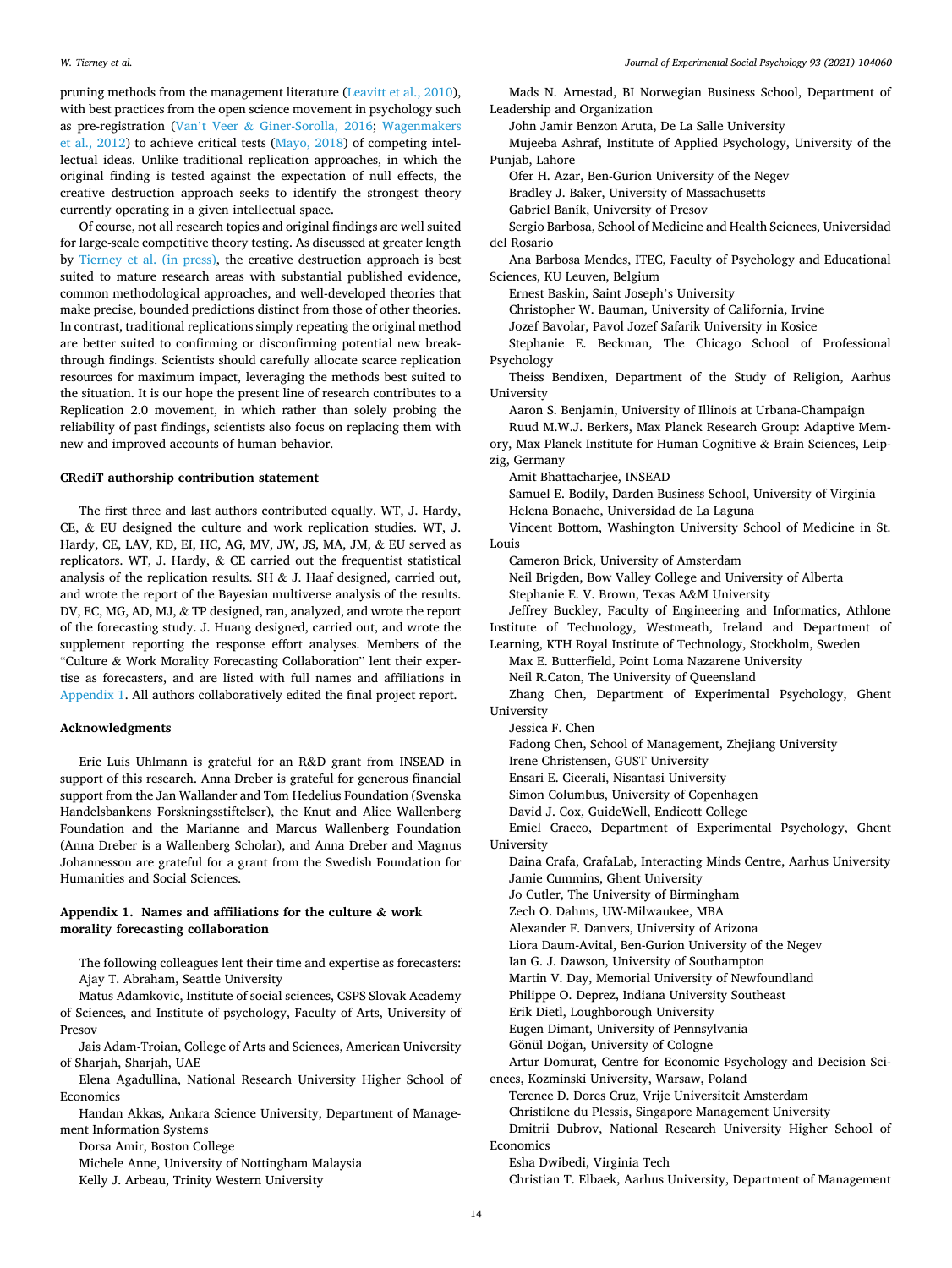Mahmoud M. Elsherif, University of Birmingham Thomas R. Evans, School of Psychological, Social and Behavioural Sciences, Coventry University Sarahanne M. Field, University of Groningen Mustafa Firat, University of Alberta Zoë Francis, University of the Fraser Valley Yoav Ganzach, Ariel University and Tel Aviv University Richa Gautam, University of Delaware Brian Gearin, University of Oregon Sandra J. Geiger, University of Amsterdam Omid Ghasemi, Macquarie University Lorenz Graf-Vlachy, ESCP Business School Lu Gram, Institute for Global Health, University College London Dmitry Grigoryev, National Research University Higher School of Economics Rosanna EGuadagno, Center for International Security and Cooperation, Stanford University Andrew C. Hafenbrack, Michael G. Foster School of Business, University of Washington Sebastian Hafenbrädl, IESE Business School Linda Hagen, University of Southern Califonia David Hagmann, Harvard Kennedy School Jonathan J. Hammersley, Western Illinois University Hyemin Han, University of Alabama Andree Hartanto, Singapore Management University Renata M. Heilman, Babes-Bolyai University, Department of Psychology Alexander P. Henkel, Open University of the Netherlands Felix Holzmeister, Department of Economics, University of Innsbruck Qian Huang, University of Miami Tina S.-T. Huang, University College London Barbora Hubena, Ministerstvo zdravotnictví České republiky Jeffrey R. Huntsinger, Loyola University Chicago Hirotaka Imada, University of Kent Michael J. Ingels Tatsunori Ishii, Waseda University Chitranjan Jain, Birla Institute of Technology and Science Pilani Konrad Jamro, St. Bonaventure University Kristin Jankowsky, University of Kassel Steve M. J. Janssen, University of Nottingham Malaysia Nilotpal Jha, Singapore Management University Fanli Jia, Seton Hall University Daniel Jolles, University of Essex Bibiana Jozefiakova, Olomouc University Social Health Institute, Palacky University Olomouc, Olomouc, Czech Republic Pavol Kačmár, Department of Psychology, Faculty of Arts, Pavol Jozef Šafárik University in Košice, Slovakia Kyriaki Kalimeri, ISI Foundation, Turin, Italy Jaroslaw Kantorowicz, Institute of Security and Global Affairs and Department of Economics, Leiden University Elena Kantorowicz-Reznichenko, Rotterdam Institute of Law and Economics, Erasmus School of Law, Erasmus University Rotterdam Matthias Kasper, Tulane University and University of Vienna Edgar E. Kausel, Pontificia Universidad Catolica ´ Lucas Keller, Department of Psychology, University of Konstanz Yeun Joon Kim, University of Cambridge Minjae J. Kim, Boston College Mikael Knutsson, Linköping University Olga Kombeiz, Loughborough University Marta Kowal, Institute of Psychology, University of Wrocław, Wrocław, Poland Tei Laine Aleksandra Lazić, University of Belgrade Johannes Leder, University of Bamberg

Margarita Leib, University of Amsterdam

Carmel A. Levitan, Occidental College Alex Lloyd, Royal Holloway, University of London Ronda F. Lo, York University Andrey Lovakov, National Research University Higher School of Economics Timo Lüke, TU Dortmund University Albert L. Ly, Loma Linda University Victor S. Maas, University of Amsterdam Zoe Magraw-Mickelson, Ludwig-Maximilians-Universität München Elizabeth A. Mahar, University of Florida James C. Marcus, Evidera Melvin S. Marsh, Georgia Southern University Abigail A. Marsh, Georgetown University Chris C. Martin, Georgia Institute of Technology Marcel Martončik, Institute of Psychology, Faculty of Arts, University of Presov, Slovakia Sébastien Massoni, Université de Lorraine, Université de Strasbourg, CNRS, BETA, Nancy, France Theodore C. Masters-Waage, Singapore Management University Akiko Matsuo, Tokai Gakuen University Jens Mazei, TU Dortmund University Randy J. McCarthy, Northern Illinois University Smriti Mehta, UC Berkeley Chanel Meyers, Whitman College Ewa AureliaMiendlarzewska, Geneva Finance Research Institute, University of Geneva Philip Millroth, Department of Psychology, Uppsala University, Sweden Marina Milyavskaya, Carleton University Talya Miron-Shatz, Ono Academic College, Israel Pooja D. Mistry Karina Mitropoulou Mao Mogami, New York University David Moreau, School of Psychology and Centre for Brain Research, The University of Auckland Yuki Mori, Graduate School of Human-Environment Studies, Kyushu University Annalisa Myer, University of Virginia Philip W. S. Newall, CQUniversity Phuong Linh L. Nguyen, University of Minnesota Annika S. Nieper, Vrije Universiteit Amsterdam Gustav Nilsonne, Karolinska Institutet and Stockholm University Abigail L. Nissenbaum, Raindrop Games, PBC Paweł Niszczota, Poznań University of Economics and Business Nurit Nobel, Stockholm School of Economics Stephan Oelhafen, Bern University of Applied Sciences Aoife O'Mahony, Cardiff University, U.K. Mehmet A. Orhan, PSB Paris School of Business Flora Oswald, The Pennsylvania State University Tobias Otterbring, University of Agder Philipp E. Otto, European University Viadrina Mariola Paruzel-Czachura, University of Silesia in Katowice, Institute of Psychology Gerit Pfuhl, UiT The Arctic University of Norway Jessica M. Plourde, Fordham University Madeleine Pownall, School of Psychology, University of Leeds Anushree Prashant, University of Glasgow, Scotland, UK, and GEMS World Academy, Dubai, UAE Marjorie L. Prokosch, Tulane University John Protzko, University of California, Santa Barbara Danka B. Purić, University of Belgrade, Faculty of Philosophy, Department of Psychology and Laboratory for Research of Individual Differences M. S. Rad, New School Louis Raes, Tilburg University Rima-Maria Rahal, Tilburg University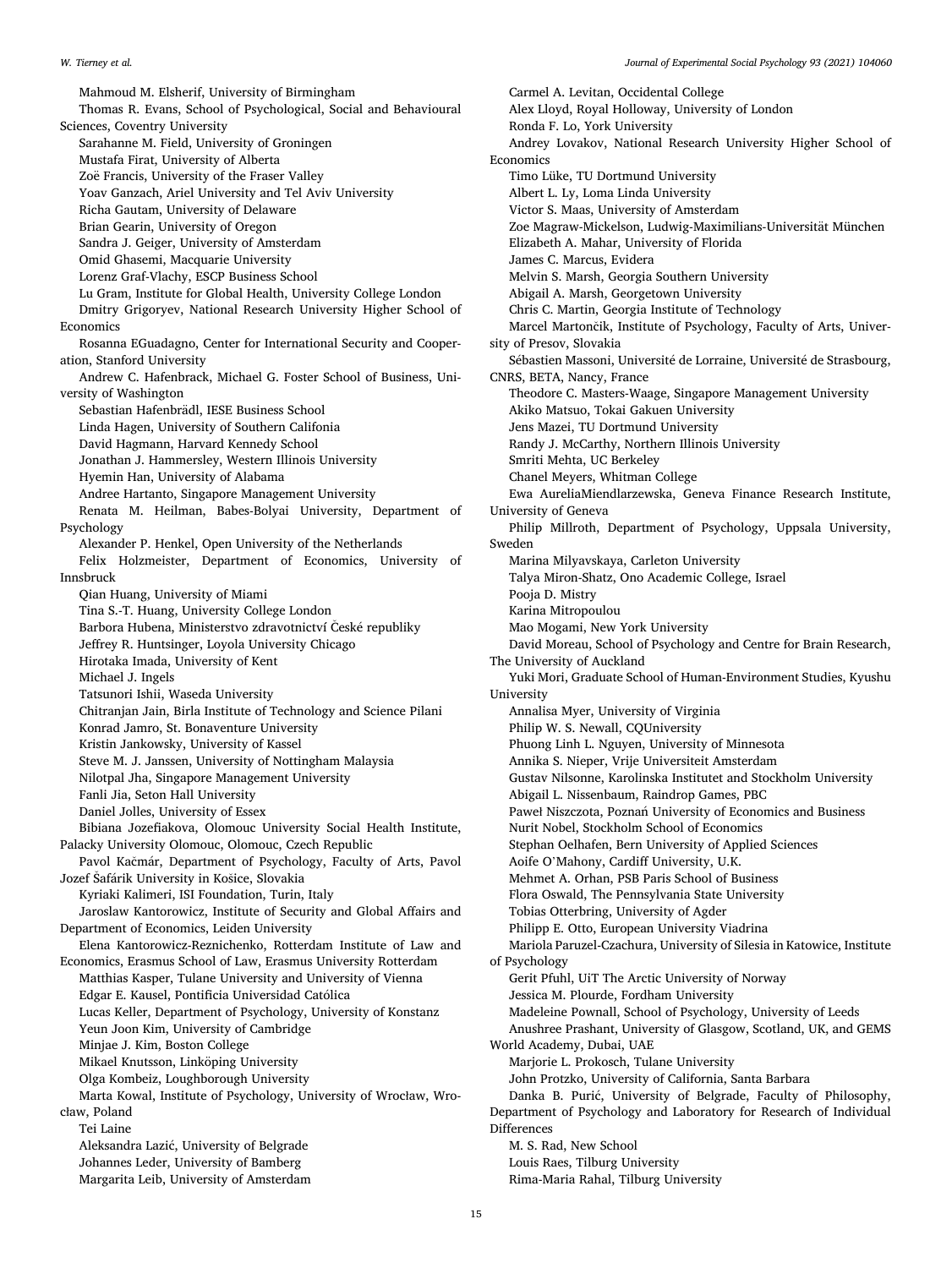*Journal of Experimental Social Psychology 93 (2021) 104060*

<span id="page-15-0"></span>Liz Redford Christopher M. Redker, Ferris State University Niv Reggev, Ben-Gurion University of the Negev Caleb J. Reynolds, Florida State University Marta Roczniewska Ivan Ropovik, Charles University, Faculty of Education, Institute for Research and Development of Education & University of Presov, Faculty of Education Lukas Röseler, Harz University of Applied Sciences, University of Bamberg Robert M. Ross, Macquarie University Amanda Rotella, Department of Psychology, University of Waterloo, Canada Raluca Rusu Michael Schaerer, Lee Kong Chian School of Business, Singapore Management University William M. Schiavone, University of Georgia Landon Schnabel, Stanford University and Cornell University Brendan A. Schuetze, The University of Texas at Austin Irene Scopelliti, City, University of London Zeev Shtudiner, Ariel University Deborah Shulman Victoria Song, Fordham University Tabea Springstein, Washington University in St. Louis Eirik Strømland, University of Bergen Kevin P. Sweeney, Western Kentucky University Maria A. Terskova, National Research University Higher School of Economics Kian Siong Tey, INSEAD Fransisca Ting, University of Illinois at Urbana-Champaign Joshua M. Tybur, Vrije Universiteit Amsterdam Karolina Urbanska, Department of Psychology, University of Sheffield Paul Vanags, University of Oxford Brookes Joseph A. Vitriol, Stony Brook University Alisa Voslinsky, Department of Industrial Engineering and Management, Sami Shamoon Academic College of Engineering, Ashdod, Israel Marek A. Vranka, Charles University Lauren E.T. Wakabayashi, Loma Linda University Hanne M. Watkins, UMass Amherst Erin C. Westgate, University of Florida Margaux N. A. Wienk, Department of Psychology, Columbia University Jan K. Woike, University of Plymouth, UK Conny E.Wollbrant, University of Stirling Amanda J. Wright, Washington University in St. Louis Qinyu Xiao, University of Hong Kong Alon Yakter, Tel Aviv University Yurik Yang, Fakultas Psikologi Universitas Indonesia Zhixu Yang, Purdue University Siu Kit Yeung, The University of Hong Kong Onurcan Yilmaz, Kadir Has University Meltem Yucel, University of Virginia Cristina Zogmaister, Università degli Studi di Milano-Bicocca Ro'i Zultan, Ben-Gurion University of the Negev

# **Appendix 2. Supplementary data**

Supplementary data to this article can be found online at [https://doi.](https://doi.org/10.1016/j.jesp.2020.104060)  [org/10.1016/j.jesp.2020.104060.](https://doi.org/10.1016/j.jesp.2020.104060)

# **References**

[Adigun, I. \(1997\). Orientations to work: A cross-cultural approach.](http://refhub.elsevier.com/S0022-1031(20)30400-5/rf0005) *Journal of Cross-[Cultural Psychology, 28](http://refhub.elsevier.com/S0022-1031(20)30400-5/rf0005)*, 352–355.

[Aguinis, H., Pierce, C. A., Bosco, F. A., & Muslin, I. S. \(2009\). First decade of](http://refhub.elsevier.com/S0022-1031(20)30400-5/rf0010)  [organizational research methods: Trends in design, measurement, and data-analysis](http://refhub.elsevier.com/S0022-1031(20)30400-5/rf0010)  topics. *[Organizational Research Methods, 11](http://refhub.elsevier.com/S0022-1031(20)30400-5/rf0010)*, 9–34.

[Aquino, K., Freeman, D., Reed, A., II, Lim, V. K., & Felps, W. \(2009\). Testing a social](http://refhub.elsevier.com/S0022-1031(20)30400-5/rf0015)[cognitive model of moral behavior: the interactive influence of situations and moral](http://refhub.elsevier.com/S0022-1031(20)30400-5/rf0015)  identity centrality. *[Journal of Personality and Social Psychology, 97](http://refhub.elsevier.com/S0022-1031(20)30400-5/rf0015)*(1), 123–141.

[Aquino, K., & Reed, A., II \(2002\). The self-importance of moral identity.](http://refhub.elsevier.com/S0022-1031(20)30400-5/rf0020) *Journal of [Personality and Social Psychology, 83](http://refhub.elsevier.com/S0022-1031(20)30400-5/rf0020)*(6), 1423–1440.

Argyle, M. (1994). *The psychology of social class*[. New York: Psychology Press](http://refhub.elsevier.com/S0022-1031(20)30400-5/rf0025). [Arkes, H. R., Hirshleifer, D., Jiang, D. L., & Lim, S. S. \(2010\). A cross-cultural study of](http://refhub.elsevier.com/S0022-1031(20)30400-5/rf0030)  [reference point adaptation: Evidence from China, Korea, and the US.](http://refhub.elsevier.com/S0022-1031(20)30400-5/rf0030) *Organizational [Behavior and Human Decision Processes, 112](http://refhub.elsevier.com/S0022-1031(20)30400-5/rf0030)*(2), 99–111.

Baker, W. (2005). *America's crisis of values*[. Princeton, NJ: Princeton University press.](http://refhub.elsevier.com/S0022-1031(20)30400-5/rf0035) [Banaji, M. R. \(2001\). Implicit attitudes can be measured. In H. L. Roedeger, III,](http://refhub.elsevier.com/S0022-1031(20)30400-5/rf0040) 

[J. S. Nairne, I. Neath, & A. Surprenant \(Eds.\),](http://refhub.elsevier.com/S0022-1031(20)30400-5/rf0040) *The nature of remembering: Essays in honor of Robert G. Crowder* (pp. 117–[150\). Washington, DC: American Psychological](http://refhub.elsevier.com/S0022-1031(20)30400-5/rf0040)  [Association.](http://refhub.elsevier.com/S0022-1031(20)30400-5/rf0040)

[Banaji, M. R., Baron, A. S., Dunham, Y., & Olson, K. \(2008\). The development of](http://refhub.elsevier.com/S0022-1031(20)30400-5/rf0045)  [intergroup social cognition: Early emergence, implicit nature, and sensitivity to](http://refhub.elsevier.com/S0022-1031(20)30400-5/rf0045) [group status. In S. R. Levy, & M. Killen \(Eds.\),](http://refhub.elsevier.com/S0022-1031(20)30400-5/rf0045) *Intergroup attitudes and relations in childhood through adulthood* (pp. 197–[236\). Oxford, UK: Oxford University Press.](http://refhub.elsevier.com/S0022-1031(20)30400-5/rf0045) [Bargh, J. A. \(2014\). Our unconscious mind.](http://refhub.elsevier.com/S0022-1031(20)30400-5/rf0050) *Scientific American, 30*, 30–37.

[Bargh, J. A., & Chartrand, T. L. \(2000\). The mind in the middle: A practical guide to](http://refhub.elsevier.com/S0022-1031(20)30400-5/rf0055) [priming and automaticity research. In H. T. Reis, & C. M. Judd \(Eds.\),](http://refhub.elsevier.com/S0022-1031(20)30400-5/rf0055) *Handbook of research methods in social and personality psychology* (2<sup>nd</sup> ed.). New York: Cambridge [University Press](http://refhub.elsevier.com/S0022-1031(20)30400-5/rf0055).

[Bargh, J. A., Chen, M., & Burrows, L. \(1996\). Automaticity of social behavior: Direct](http://refhub.elsevier.com/S0022-1031(20)30400-5/rf0060)  [effects of trait construct and stereotype activation on action.](http://refhub.elsevier.com/S0022-1031(20)30400-5/rf0060) *Journal of Personality [and Social Psychology, 71](http://refhub.elsevier.com/S0022-1031(20)30400-5/rf0060)*, 230–244.

[Baron, A. S., & Banaji, M. R. \(2006\). The development of implicit attitudes evidence of](http://refhub.elsevier.com/S0022-1031(20)30400-5/rf0065) [race evaluations from ages 6 and 10 and adulthood.](http://refhub.elsevier.com/S0022-1031(20)30400-5/rf0065) *Psychological Science, 17*(1), 53–[58](http://refhub.elsevier.com/S0022-1031(20)30400-5/rf0065).

[Barrett, J. L., & Keil, F. C. \(1996\). Conceptualizing a non-natural entity:](http://refhub.elsevier.com/S0022-1031(20)30400-5/rf0070) [Anthropomorphism in god concepts.](http://refhub.elsevier.com/S0022-1031(20)30400-5/rf0070) *Cognitive Psychology, 31*, 219–247.

[Begley, C. G., & Ellis, L. M. \(2012\). Drug development: Raise standards for preclinical](http://refhub.elsevier.com/S0022-1031(20)30400-5/rf0075) [cancer research.](http://refhub.elsevier.com/S0022-1031(20)30400-5/rf0075) *Nature, 483*, 531–533.

[Benjamin, D. J., Berger, J. O., Johannesson, M., Nosek, B. A., Wagenmakers, E.-J.,](http://refhub.elsevier.com/S0022-1031(20)30400-5/rf0080)  [Berk, R., et al. \(2018\). Redefine statistical significance.](http://refhub.elsevier.com/S0022-1031(20)30400-5/rf0080) *Nature Human Behaviour, 2*, 6–[10.](http://refhub.elsevier.com/S0022-1031(20)30400-5/rf0080)

[Berman, J. S., & Reich, C. M. \(2010\). Investigator allegiance and the evaluation of](http://refhub.elsevier.com/S0022-1031(20)30400-5/rf0085) psychotherapy outcome research. *[European Journal of Psychotherapy and Counselling,](http://refhub.elsevier.com/S0022-1031(20)30400-5/rf0085)  12*[, 11](http://refhub.elsevier.com/S0022-1031(20)30400-5/rf0085)–21.

Billingsley, J., Gomes, C., & McCullough, M. (2018). Implicit and explicit influences of religious cognition on dictator game transfers. *Royal Society Open Science, 5*  (170238). [https://doi.org/10.1098/rsos.170238.](https://doi.org/10.1098/rsos.170238)

[Boyd, R., Richerson, P. J., & Henrich, J. \(2011\). The cultural niche: Why social learning is](http://refhub.elsevier.com/S0022-1031(20)30400-5/rf202011242222456345)  essential for human adaptation. *[Proceedings of the National Academy of Sciences, 108](http://refhub.elsevier.com/S0022-1031(20)30400-5/rf202011242222456345)*, 10918–[10925.](http://refhub.elsevier.com/S0022-1031(20)30400-5/rf202011242222456345)

[Bozarth, J. D., & Roberts, R. R. \(1972\). Signifying significant significance.](http://refhub.elsevier.com/S0022-1031(20)30400-5/rf0095) *American [Psychologist, 27](http://refhub.elsevier.com/S0022-1031(20)30400-5/rf0095)*, 774–775.

Brainerd, C. J., & Reyna, V. F. (2018). Replication, registration, and scientific creativity. *Perspectives on Psychological Science, 13*, 428–432. [https://doi.org/10.1177/](https://doi.org/10.1177/1745691617739421)  [1745691617739421.](https://doi.org/10.1177/1745691617739421)

[Buhrmester, M., Kwang, T., & Gosling, S. D. \(2011\). Amazon](http://refhub.elsevier.com/S0022-1031(20)30400-5/rf0105)'s Mechanical Turk: A new [source of inexpensive, yet high-quality, data?](http://refhub.elsevier.com/S0022-1031(20)30400-5/rf0105) *Perspectives on Psychological Science, 6*, 3–[5.](http://refhub.elsevier.com/S0022-1031(20)30400-5/rf0105)

[Camerer, C. F., Dreber, A., Forsell, E., Ho, T. H., Huber, J., Johannesson, M., et al. \(2016\).](http://refhub.elsevier.com/S0022-1031(20)30400-5/rf0110)  [Evaluating replicability of laboratory experiments in economics.](http://refhub.elsevier.com/S0022-1031(20)30400-5/rf0110) *Science, 351*, [1433](http://refhub.elsevier.com/S0022-1031(20)30400-5/rf0110)–1436.

[Camerer, C. F., Dreber, A., Holzmeister, F., Ho, T.-H., Huber, J., Johannesson, M., et al.](http://refhub.elsevier.com/S0022-1031(20)30400-5/rf0115)  [\(2018\). Evaluating the replicability of social science experiments in nature and](http://refhub.elsevier.com/S0022-1031(20)30400-5/rf0115) [science between 2010 and 2015.](http://refhub.elsevier.com/S0022-1031(20)30400-5/rf0115) *Nature Human Behaviour, 2*(9), 637–644.

[Caruso, E. M., Shapira, O., & Landy, J. F. \(2017\). Show me the money: A systematic](http://refhub.elsevier.com/S0022-1031(20)30400-5/rf0120)  [exploration of manipulations, moderators, and mechanisms of priming effects.](http://refhub.elsevier.com/S0022-1031(20)30400-5/rf0120)  *[Psychological Science, 28](http://refhub.elsevier.com/S0022-1031(20)30400-5/rf0120)*, 1148–1159.

[Chartrand, T. L., Dalton, A., & Fitzsimons, G. J. \(2007\). Nonconscious relationship](http://refhub.elsevier.com/S0022-1031(20)30400-5/rf0125)  [reactance: When significant others prime opposing goals.](http://refhub.elsevier.com/S0022-1031(20)30400-5/rf0125) *Journal of Experimental [Social Psychology, 43](http://refhub.elsevier.com/S0022-1031(20)30400-5/rf0125)*, 719–726.

[Cohen, A. B., & Varnum, M. E. W. \(2016\). Beyond east vs. west: Social class, region, and](http://refhub.elsevier.com/S0022-1031(20)30400-5/rf0130)  religion as forms of culture. *[Current Opinion in Psychology, 8](http://refhub.elsevier.com/S0022-1031(20)30400-5/rf0130)*, 5–9.

[Corney, W. J., & Richards, C. H. \(2005\). A comparative analysis of the desirability of](http://refhub.elsevier.com/S0022-1031(20)30400-5/rf0135) [work characteristics: Chile versus the United States.](http://refhub.elsevier.com/S0022-1031(20)30400-5/rf0135) *International Journal of [Management, 22](http://refhub.elsevier.com/S0022-1031(20)30400-5/rf0135)*, 159–165.

[Correll, J., Park, B., Judd, C. M., & Wittenbrink, B. \(2002\). The police officer](http://refhub.elsevier.com/S0022-1031(20)30400-5/rf0140)'s dilemma: [Using ethnicity to disambiguate potentially threatening individuals.](http://refhub.elsevier.com/S0022-1031(20)30400-5/rf0140) *Journal of [Personality and Social Psychology, 83](http://refhub.elsevier.com/S0022-1031(20)30400-5/rf0140)*, 1314–1329.

[Cova, F., Strickland, B., Abatista, A., Allard, A., Andow, J., Attie, M., Beebe, J., et al.](http://refhub.elsevier.com/S0022-1031(20)30400-5/rf0145)  [\(2018\). Estimating the reproducibility of experimental philosophy.](http://refhub.elsevier.com/S0022-1031(20)30400-5/rf0145) *Review of [Philosophy and Psychology](http://refhub.elsevier.com/S0022-1031(20)30400-5/rf0145)*, 1–36.

[Cuccolo, K., Irgens, M. S., Zlokovich, M. S., Grahe, J., & Edlund, J. E. \(2020\). What](http://refhub.elsevier.com/S0022-1031(20)30400-5/rf0150) [crowdsourcing can offer to cross-cultural psychological science.](http://refhub.elsevier.com/S0022-1031(20)30400-5/rf0150) *Cross-Cultural Research* [\(1069397120950628\).](http://refhub.elsevier.com/S0022-1031(20)30400-5/rf0150)

Darwin, C. (1872). *The origin of species by means of natural selection, or the preservation of [favoured races in the struggle for life](http://refhub.elsevier.com/S0022-1031(20)30400-5/rf202011242159529793)* ((6th ed.)).

[de Tocqueville, A. \(1840/1990\).](http://refhub.elsevier.com/S0022-1031(20)30400-5/rf0155) *Democracy in America*. New York: Vintage Books.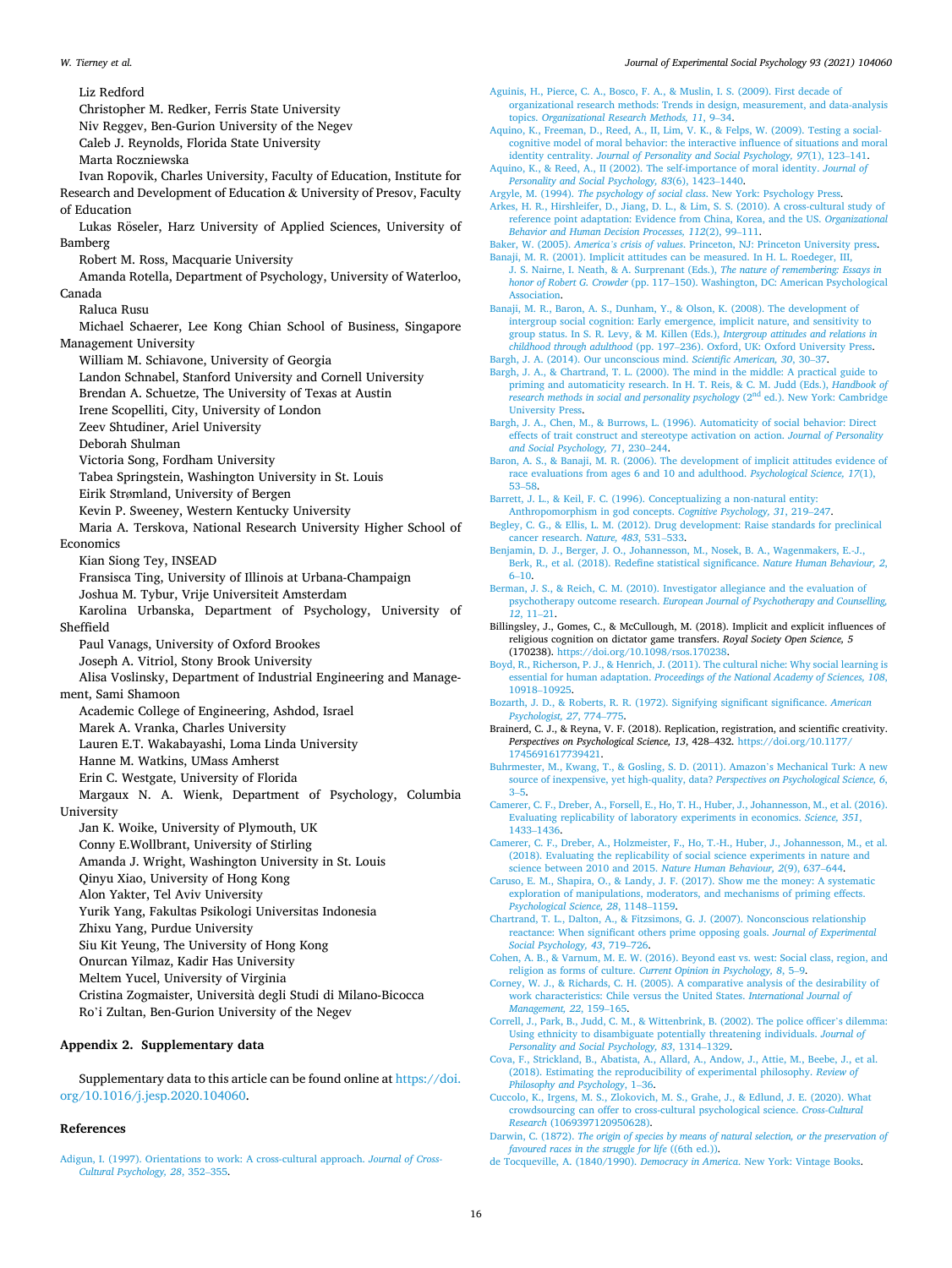#### <span id="page-16-0"></span>*W. Tierney et al.*

- [DellaVigna, S., & Pope, D. G. \(2018\). Predicting experimental results: Who knows what?](http://refhub.elsevier.com/S0022-1031(20)30400-5/rf0160)  *[Journal of Political Economy, 126](http://refhub.elsevier.com/S0022-1031(20)30400-5/rf0160)*, 2410–2456.
- [Dorfman, P., Hanges, P. J., & Brodbeck, F. C. \(2004\). Leadership and cultural variation:](http://refhub.elsevier.com/S0022-1031(20)30400-5/rf0165)  [The identification of culturally endorsed leadership profiles. In R. J. House,](http://refhub.elsevier.com/S0022-1031(20)30400-5/rf0165) [P. J. Hanges, M. Javidan, P. Dorfman, & V. Gupta \(Eds.\),](http://refhub.elsevier.com/S0022-1031(20)30400-5/rf0165) *Leadership, culture, and [organizations: The GLOBE study of 62 societies](http://refhub.elsevier.com/S0022-1031(20)30400-5/rf0165)* (pp. 667–718). Thousand Oaks, CA: [Sage Publications](http://refhub.elsevier.com/S0022-1031(20)30400-5/rf0165).
- [Doyen, S., Klein, O., Pichon, C. L., & Cleeremans, A. \(2012\). Behavioral priming: it](http://refhub.elsevier.com/S0022-1031(20)30400-5/rf0170)'s all in [the mind, but whose mind?](http://refhub.elsevier.com/S0022-1031(20)30400-5/rf0170) *PLoS One, 7*, Article e29081.
- [Dreber, A., Pfeiffer, T., Almenberg, J., Isaksson, S., Wilson, B., Chen, Y., Nosek, B. A., &](http://refhub.elsevier.com/S0022-1031(20)30400-5/rf202011242202042383)  [Johannesson, M. \(2015\). Using prediction markets to estimate the reproducibility of](http://refhub.elsevier.com/S0022-1031(20)30400-5/rf202011242202042383)  scientific research. *[Proceedings of the National Academy of Sciences, 112](http://refhub.elsevier.com/S0022-1031(20)30400-5/rf202011242202042383)*, 15343–[15347.](http://refhub.elsevier.com/S0022-1031(20)30400-5/rf202011242202042383)
- [Dreber, A., Rand, D. G., Fudenberg, D., & Nowak, M. A. \(2008\). Winners don](http://refhub.elsevier.com/S0022-1031(20)30400-5/rf0175)'t punish. *[Nature, 452](http://refhub.elsevier.com/S0022-1031(20)30400-5/rf0175)*, 348–351.
- [Dunham, Y., Baron, A. S., & Banaji, M. R. \(2006\). From American city to Japanese](http://refhub.elsevier.com/S0022-1031(20)30400-5/rf0180)  [village: The omnipresence of implicit race attitudes.](http://refhub.elsevier.com/S0022-1031(20)30400-5/rf0180) *Child Development, 77*, [1268](http://refhub.elsevier.com/S0022-1031(20)30400-5/rf0180)–1281.
- [Dunham, Y., Baron, A. S., & Banaji, M. R. \(2008\). The development of implicit intergroup](http://refhub.elsevier.com/S0022-1031(20)30400-5/rf0185)  cognition. *[Trends in Cognitive Science, 12](http://refhub.elsevier.com/S0022-1031(20)30400-5/rf0185)*(7), 248–253.
- [Dunham, Y., Baron, A. S., & Banaji, M. R. \(2016\). The development of implicit gender](http://refhub.elsevier.com/S0022-1031(20)30400-5/rf0190) attitudes. *[Developmental Science, 19](http://refhub.elsevier.com/S0022-1031(20)30400-5/rf0190)*(5), 781–789.
- [Epstein, S. \(1998\). Cognitive-experiential self-theory: A dual process personality theory](http://refhub.elsevier.com/S0022-1031(20)30400-5/rf0195)  [with implications for diagnosis and psychotherapy. In R. F. Bornstein, &](http://refhub.elsevier.com/S0022-1031(20)30400-5/rf0195)  J. M. Masling (Eds.)*, Vol. 7*. *[Empirical research on the psychoanalytic unconscious](http://refhub.elsevier.com/S0022-1031(20)30400-5/rf0195)* (pp.
- 99–[140\). Washington, D.C.: American Psychological Association](http://refhub.elsevier.com/S0022-1031(20)30400-5/rf0195). [Fabrigar, L. R., Wegener, D. R., & Petty, R. E. \(2020\). A validity-based framework for](http://refhub.elsevier.com/S0022-1031(20)30400-5/rf0200)
- [understanding replication in psychology.](http://refhub.elsevier.com/S0022-1031(20)30400-5/rf0200) *Personality and Social Psychology Review*  [\(1088868320931366\).](http://refhub.elsevier.com/S0022-1031(20)30400-5/rf0200)
- Fanelli, D. (2010). "Positive" [results increase down the hierarchy of the sciences.](http://refhub.elsevier.com/S0022-1031(20)30400-5/rf0205) *PLoS One, 5*[, Article e10068.](http://refhub.elsevier.com/S0022-1031(20)30400-5/rf0205)
- Fisher, D. H. (1989). *Albion'[s seed: Four British folkways in America](http://refhub.elsevier.com/S0022-1031(20)30400-5/rf0210)*. New York, NY: Oxford [University Press](http://refhub.elsevier.com/S0022-1031(20)30400-5/rf0210).
- [Forsell, E., Viganola, D., Pfeiffer, T., Almenberg, J., Wilson, B., Chen, Y., et al.Dreber, A.](http://refhub.elsevier.com/S0022-1031(20)30400-5/rf0215)  [\(2019\). Predicting replication outcomes in the Many Labs 2 study.](http://refhub.elsevier.com/S0022-1031(20)30400-5/rf0215) *Journal of [Economic Psychology, 75](http://refhub.elsevier.com/S0022-1031(20)30400-5/rf0215)*, 102–117.
- Foucault, M. (1978). *[The history of sexuality, vol. 1; An introduction, tr. Robert Hurley](http://refhub.elsevier.com/S0022-1031(20)30400-5/rf0220)*. New [York: Pantheon](http://refhub.elsevier.com/S0022-1031(20)30400-5/rf0220).
- [Furnham, A. \(1982\). The Protestant work ethic and attitudes towards unemployment.](http://refhub.elsevier.com/S0022-1031(20)30400-5/rf0225) *[Journal of Occupational Psychology, 55](http://refhub.elsevier.com/S0022-1031(20)30400-5/rf0225)*, 277–286.
- Furnham, A. (1989). *[The Protestant work ethic: The psychology of work related beliefs and](http://refhub.elsevier.com/S0022-1031(20)30400-5/rf0230)  behaviours*[. London, New York: Routledge.](http://refhub.elsevier.com/S0022-1031(20)30400-5/rf0230)
- [Furnham, A., Bond, M. H., Heaven, P., Hilton, D., Lobel, T., et al. \(1993\). A comparison](http://refhub.elsevier.com/S0022-1031(20)30400-5/rf0235)  [of Protestant work ethic beliefs in thirteen nations.](http://refhub.elsevier.com/S0022-1031(20)30400-5/rf0235) *Journal of Social Psychology, 133*, 185–[197](http://refhub.elsevier.com/S0022-1031(20)30400-5/rf0235).
- [Gawronski, B., & Bodenhausen, G. V. \(2006\). Associative and propositional processes in](http://refhub.elsevier.com/S0022-1031(20)30400-5/rf0240)  [evaluation: An integrative review of implicit and explicit attitude change.](http://refhub.elsevier.com/S0022-1031(20)30400-5/rf0240) *[Psychological Bulletin, 132](http://refhub.elsevier.com/S0022-1031(20)30400-5/rf0240)*, 692–731.
- [Gelfand, M. J., Higgins, M., Nishii, L. H., Raver, J. L., Dominguez, A., Murakami, F.,](http://refhub.elsevier.com/S0022-1031(20)30400-5/rf0245) … [Toyama, M. \(2002\). Culture and egocentric perceptions of fairness in conflict and](http://refhub.elsevier.com/S0022-1031(20)30400-5/rf0245)  negotiation. *[Journal of Applied Psychology, 87](http://refhub.elsevier.com/S0022-1031(20)30400-5/rf0245)*(5), 833–845.
- [Greenwald, A. G., & Banaji, M. R. \(1995\). Implicit social cognition: Attitudes, self](http://refhub.elsevier.com/S0022-1031(20)30400-5/rf0250)esteem, and stereotypes. *[Psychological Review, 102](http://refhub.elsevier.com/S0022-1031(20)30400-5/rf0250)*, 4–27.
- [Greenwald, A. G., Banaji, M. R., Rudman, L. A., Farnham, S. D., Nosek, B. A., &](http://refhub.elsevier.com/S0022-1031(20)30400-5/rf0255)  [Mellot, D. S. \(2002\). A unified theory of implicit attitudes, beliefs, self-esteem and](http://refhub.elsevier.com/S0022-1031(20)30400-5/rf0255) self-concept. *[Psychological Review, 109](http://refhub.elsevier.com/S0022-1031(20)30400-5/rf0255)*, 3–25.
- [Greenwald, A. G., Pratkanis, A. R., Leippe, M. R., & Baumgardner, M. H. \(1986\). Under](http://refhub.elsevier.com/S0022-1031(20)30400-5/rf0260)  [what conditions does theory obstruct research progress?](http://refhub.elsevier.com/S0022-1031(20)30400-5/rf0260) *Psychological Review, 93*, 216–[229](http://refhub.elsevier.com/S0022-1031(20)30400-5/rf0260).
- [Greenwald, A. G., Oakes, M. A., & Hoffman, H. G. \(2003\). Targets of discrimination:](http://refhub.elsevier.com/S0022-1031(20)30400-5/rf9000) [Effects of race on responses to weapons holders.](http://refhub.elsevier.com/S0022-1031(20)30400-5/rf9000) *Journal of Experimental Social [Psychology, 39](http://refhub.elsevier.com/S0022-1031(20)30400-5/rf9000)*(4), 399–405.
- [Gregg, A. P., Seibt, B., & Banaji, M. R. \(2006\). Easier done than undone: Asymmetry in](http://refhub.elsevier.com/S0022-1031(20)30400-5/rf0265)  the malleability of implicit preferences. *[Journal of Personality and Social Psychology,](http://refhub.elsevier.com/S0022-1031(20)30400-5/rf0265)  90*[\(1\), 1](http://refhub.elsevier.com/S0022-1031(20)30400-5/rf0265)–20.
- [Grossmann, I., & Varnum, M. E. W. \(2011\). Social class, culture, and cognition.](http://refhub.elsevier.com/S0022-1031(20)30400-5/rf0270) *Social [Psychological and Personality Science, 2](http://refhub.elsevier.com/S0022-1031(20)30400-5/rf0270)*(1), 81–89.
- [Gruen, L., & Panichas, G. E. \(Eds.\). \(1997\).](http://refhub.elsevier.com/S0022-1031(20)30400-5/rf0275) *Sex, morality, and the law*. London: Routledge. [Haaf, J. M., Hoogeveen, S., Berkhout, S., Gronau, Q. F., & Wagenmakers, E. J. \(2020\).](http://refhub.elsevier.com/S0022-1031(20)30400-5/rf0280) *[A Bayesian multiverse analysis of Many Labs 4: Quantifying the evidence against mortality](http://refhub.elsevier.com/S0022-1031(20)30400-5/rf0280)  salience* [\(Unpublished manuscript\).](http://refhub.elsevier.com/S0022-1031(20)30400-5/rf0280)
- [Haaf, J. M., & Rouder, J. N. \(2017\). Developing constraint in Bayesian mixed models.](http://refhub.elsevier.com/S0022-1031(20)30400-5/rf0285)  *[Psychological Methods, 22](http://refhub.elsevier.com/S0022-1031(20)30400-5/rf0285)*, 779–798.
- [Haidt, J. \(2001\). The emotional dog and its rational tail: A social intuitionist approach to](http://refhub.elsevier.com/S0022-1031(20)30400-5/rf0290)  moral judgment. *[Psychological Review, 108](http://refhub.elsevier.com/S0022-1031(20)30400-5/rf0290)*, 814–834.
- [Hambrick, D. C. \(2007\). The field of management](http://refhub.elsevier.com/S0022-1031(20)30400-5/rf0295)'s devotion to theory: Too much of a good thing? *[Academy of Management Journal, 50](http://refhub.elsevier.com/S0022-1031(20)30400-5/rf0295)*, 1346–1352.
- [Harrington, J. R., & Gelfand, M. J. \(2014\). Tightness](http://refhub.elsevier.com/S0022-1031(20)30400-5/rf0300)–looseness across the 50 United States. *[Proceedings of the National Academy of Sciences, 111](http://refhub.elsevier.com/S0022-1031(20)30400-5/rf0300)*(22), 7990–7995.
- [Harris, C. R., Coburn, N., Rohrer, D., & Pashler, H. \(2013\). Two failures to replicate high](http://refhub.elsevier.com/S0022-1031(20)30400-5/rf0305)[performance-goal priming effects.](http://refhub.elsevier.com/S0022-1031(20)30400-5/rf0305) *PLoS One, 8*, Article e72467.
- Heider, F. (1958). *[The psychology of interpersonal relations](http://refhub.elsevier.com/S0022-1031(20)30400-5/rf0310)*. New York: Wiley.
- [Henrich, J., Heine, S. J., & Norenzayan, A. \(2010\). The weirdest people in the world?](http://refhub.elsevier.com/S0022-1031(20)30400-5/rf0315)  *Behavioral & [Brain Sciences, 33](http://refhub.elsevier.com/S0022-1031(20)30400-5/rf0315)*, 61–83.
- Hofstede, G. (2001). *Culture'[s consequences: Comparing values, behaviors, institutions and](http://refhub.elsevier.com/S0022-1031(20)30400-5/rf0320)  organizations across nations*[. London: Sage Publications.](http://refhub.elsevier.com/S0022-1031(20)30400-5/rf0320)
- [Hubbard, R., & Armstrong, J. S. \(1994\). Replications and extensions in marketing: Rarely](http://refhub.elsevier.com/S0022-1031(20)30400-5/rf0325)  published but quite contrary. *[International Journal of Research in Marketing, 11](http://refhub.elsevier.com/S0022-1031(20)30400-5/rf0325)*, 233–[248](http://refhub.elsevier.com/S0022-1031(20)30400-5/rf0325).
- Inglehart, R. (1997). *[Modernization and postmodernization: Cultural, economic, and political](http://refhub.elsevier.com/S0022-1031(20)30400-5/rf0330)  change in 43 societies*[. Princeton, NJ: Princeton University Press](http://refhub.elsevier.com/S0022-1031(20)30400-5/rf0330).
- Inglehart, R., & Welzel, C. (2005). *[Modernization, cultural change, and democracy: The](http://refhub.elsevier.com/S0022-1031(20)30400-5/rf0335)  human development sequence*. Cambridge, MA: Cambridge University Pre
- Ioannidis, J. P. (2005). Why most published research findings are false. *PLoS Medicine, 2*  (8), 124. [http://www.plosmedicine.org/article/info%3Adoi%2F10.1371%2Fj](http://www.plosmedicine.org/article/info%3Adoi%2F10.1371%2Fjournal.pmed.0020124)  [ournal.pmed.0020124](http://www.plosmedicine.org/article/info%3Adoi%2F10.1371%2Fjournal.pmed.0020124).
- [Jordan, J. J., Hoffman, M., Bloom, P., & Rand, D. G. \(2016\). Third-party punishment as a](http://refhub.elsevier.com/S0022-1031(20)30400-5/rf0345)  [costly signal of trustworthiness.](http://refhub.elsevier.com/S0022-1031(20)30400-5/rf0345) *Nature, 530*, 473–476.
- [Jussim, L., Coleman, L., & Lerch, L. \(1987\). The nature of stereotypes: A comparison and](http://refhub.elsevier.com/S0022-1031(20)30400-5/rf0350)  integration of three theories. *[Journal of Personality and Social Psychology, 52](http://refhub.elsevier.com/S0022-1031(20)30400-5/rf0350)*, 536–[546](http://refhub.elsevier.com/S0022-1031(20)30400-5/rf0350).
- [Kahneman, D., & Klein, G. \(2009\). Conditions for intuitive expertise: A failure to](http://refhub.elsevier.com/S0022-1031(20)30400-5/rf0355)  disagree. *[American Psychologist, 64](http://refhub.elsevier.com/S0022-1031(20)30400-5/rf0355)*(6), 515–526.
- [Katz, I., & Hass, R. G. \(1988\). Racial ambivalence and American value conflict:](http://refhub.elsevier.com/S0022-1031(20)30400-5/rf0360)  [Correlational and priming studies of dual cognitive structures.](http://refhub.elsevier.com/S0022-1031(20)30400-5/rf0360) *Journal of Personality [and Social Psychology, 55](http://refhub.elsevier.com/S0022-1031(20)30400-5/rf0360)*, 893–905.
- [King, R. C., & Bu, N. \(2005\). Perceptions of the mutual obligations between employees](http://refhub.elsevier.com/S0022-1031(20)30400-5/rf0365) [and employers: A comparative study of new generation IT professionals in China and](http://refhub.elsevier.com/S0022-1031(20)30400-5/rf0365)  the United States. *[International Journal of Human Resource Management, 16](http://refhub.elsevier.com/S0022-1031(20)30400-5/rf0365)*, 46–64.
- [Kitayama, S., Ishii, K., Imada, T., Takemura, K., & Ramaswamy, J. \(2006\). Voluntary](http://refhub.elsevier.com/S0022-1031(20)30400-5/rf0370) [settlement and the spirit of independence: Evidence from Japan](http://refhub.elsevier.com/S0022-1031(20)30400-5/rf0370)'s "northern frontier". *[Journal of Personality and Social Psychology, 91](http://refhub.elsevier.com/S0022-1031(20)30400-5/rf0370)*(3), 369–384.
- Klein, R. A., Ratliff, K. A., Vianello, M., Adams, R. B., Jr., Bahník, Š., Bernstein, M. J., [Nosek, B. A., et al. \(2014\). Investigating variation in replicability: A](http://refhub.elsevier.com/S0022-1031(20)30400-5/rf0375) "many labs" replication project. *[Social Psychology, 45](http://refhub.elsevier.com/S0022-1031(20)30400-5/rf0375)*(3), 142–152.
- [Klein, R. A., Vianello, M., Hasselman, F., et al.Nosek, B. A. \(2018\). Many Labs 2:](http://refhub.elsevier.com/S0022-1031(20)30400-5/rf0380)  [Investigating variation in replicability across sample and setting.](http://refhub.elsevier.com/S0022-1031(20)30400-5/rf0380) *Advances in [Methods and Practices in Psychological Science, 1](http://refhub.elsevier.com/S0022-1031(20)30400-5/rf0380)*(4), 443–490.
- [Kluger, A. N., & Tikochinsky, J. \(2001\). The error of accepting the](http://refhub.elsevier.com/S0022-1031(20)30400-5/rf0385) "theoretical" null [hypothesis: The rise, fall, and resurrection of commonsense hypotheses in](http://refhub.elsevier.com/S0022-1031(20)30400-5/rf0385)  psychology. *[Psychological Bulletin, 127](http://refhub.elsevier.com/S0022-1031(20)30400-5/rf0385)*, 408–423.
- [Koenig, H. G., & Büssing, A. \(2010\). The Duke University Religion Index \(DUREL\): A five](http://refhub.elsevier.com/S0022-1031(20)30400-5/rf0390)[item measure for use in epidemological studies.](http://refhub.elsevier.com/S0022-1031(20)30400-5/rf0390) *Religions, 1*, 78–85.
- Kohn, M. L. (1969). *[Class and conformity: A study in values](http://refhub.elsevier.com/S0022-1031(20)30400-5/rf0395)*. Chicago: University of Chicago **Press**
- [Kohn, M. L., Naoi, A., Schoenbach, C., Schooler, C., & Slomczynski, K. M. \(1990\).](http://refhub.elsevier.com/S0022-1031(20)30400-5/rf0400) [Position in the class structure and psychological functioning in the United States,](http://refhub.elsevier.com/S0022-1031(20)30400-5/rf0400)
- Japan, and Poland. *[American Journal of Sociology, 95](http://refhub.elsevier.com/S0022-1031(20)30400-5/rf0400)*(4), 964–1008. [Kohn, M. L., Zaborowski, W., Janicka, K., Khmelko, V., Mach, B. W., Paniotto, V., et al.](http://refhub.elsevier.com/S0022-1031(20)30400-5/rf0405)  [\(2002\). Structural location and personality during the transformation of Poland and](http://refhub.elsevier.com/S0022-1031(20)30400-5/rf0405)  Ukraine. *[Social Psychology Quarterly, 65](http://refhub.elsevier.com/S0022-1031(20)30400-5/rf0405)*(4), 364–385.
- Kuhn, T. S. (1962). *[The structure of scientific revolutions](http://refhub.elsevier.com/S0022-1031(20)30400-5/rf0410)* (1st ed.). University of Chicago [Press.](http://refhub.elsevier.com/S0022-1031(20)30400-5/rf0410)
- [Lakatos, I. \(1970\). Falsification and the methodology of scientific research programmes.](http://refhub.elsevier.com/S0022-1031(20)30400-5/rf202011242206357503)  In Musgrave Lakatos (Ed.), *[Criticism and the Growth of Knowledge](http://refhub.elsevier.com/S0022-1031(20)30400-5/rf202011242206357503)* (pp. 91–195). [Cambridge University press.](http://refhub.elsevier.com/S0022-1031(20)30400-5/rf202011242206357503)
- Landes, D. S. (1998). *[The wealth and poverty of nations: Why some are so rich and some so](http://refhub.elsevier.com/S0022-1031(20)30400-5/rf0415)  poor*[. New York, NY: W.W. Norton](http://refhub.elsevier.com/S0022-1031(20)30400-5/rf0415) & Co.
- [Landy, J. F., Jia, M., Ding, I. L., Viganola, D., Tierney, W., Uhlmann, E. L., et al. \(2020\).](http://refhub.elsevier.com/S0022-1031(20)30400-5/rf0420)  [Crowdsourcing hypothesis tests: Making transparent how design choices shape](http://refhub.elsevier.com/S0022-1031(20)30400-5/rf0420)  research results. *[Psychological Bulletin, 146](http://refhub.elsevier.com/S0022-1031(20)30400-5/rf0420)*(5), 451–479.
- [Leavitt, K., Mitchell, T., & Peterson, J. \(2010\). Theory pruning: Strategies for reducing](http://refhub.elsevier.com/S0022-1031(20)30400-5/rf0425)  our dense theoretical landscape. *[Organizational Research Methods, 13](http://refhub.elsevier.com/S0022-1031(20)30400-5/rf0425)*, 644–667.
- [Leong, F. T. L., Huang, J. L., & Mak, S. \(2014\). Protestant work ethic, Confucian values,](http://refhub.elsevier.com/S0022-1031(20)30400-5/rf0430)  [and work-related attitudes in Singapore.](http://refhub.elsevier.com/S0022-1031(20)30400-5/rf0430) *Journal of Career Assessment, 22*, 304–316.
- Lipset, S. M. (1996). *[American exceptionalism: A double edged sword](http://refhub.elsevier.com/S0022-1031(20)30400-5/rf0435)*. New York, NY: W.W. [Norton](http://refhub.elsevier.com/S0022-1031(20)30400-5/rf0435) & Co.
- [Makel, M. C., Plucker, J. A., & Hegarty, B. \(2012\). Replications in psychology research:](http://refhub.elsevier.com/S0022-1031(20)30400-5/rf0440)  How often do they really occur? *[Perspectives in Psychological Science, 7](http://refhub.elsevier.com/S0022-1031(20)30400-5/rf0440)*, 537–542.
- Manzoli, L., Flacco, M. E., D'[Addario, M., Capasso, L., DeVito, C., Marzuillo, C., et al.](http://refhub.elsevier.com/S0022-1031(20)30400-5/rf0445) [\(2014\). Non-publication and delayed publication of randomized trials on vaccines:](http://refhub.elsevier.com/S0022-1031(20)30400-5/rf0445)  Survey. *[British Medical Journal, 348](http://refhub.elsevier.com/S0022-1031(20)30400-5/rf0445)*, Article g3058.
- Mayo, D. G. (2018). *[Statistical inference as severe testing: How to get beyond the statistics](http://refhub.elsevier.com/S0022-1031(20)30400-5/rf0450)  wars*[. Cambridge University Press](http://refhub.elsevier.com/S0022-1031(20)30400-5/rf0450).
- Mayr, E. (1942). *Systematics and the origin of species*[. New York, NY: Columbia University](http://refhub.elsevier.com/S0022-1031(20)30400-5/rf0455)  **Press**
- [Mayr, E. \(1954\). Change of genetic environment and evolution. In J. Huxley, A. C. Hardy,](http://refhub.elsevier.com/S0022-1031(20)30400-5/rf0460)  & E. B. Ford (Eds.), *[Evolution as a process](http://refhub.elsevier.com/S0022-1031(20)30400-5/rf0460)* (pp. 157–180). London: Allen & Unwin.
- [McCarthy, R. J., Skowronski, J. J., Verschuere, B., Meijer, E. H., Jim, A., Hoogesteyn, K.,](http://refhub.elsevier.com/S0022-1031(20)30400-5/rf0465)  [Orthey, R., et al. \(2018\). Registered replication report: Srull](http://refhub.elsevier.com/S0022-1031(20)30400-5/rf0465) & Wyer (1979). *[Advances in Methods and Practices in Psychological Science, 1](http://refhub.elsevier.com/S0022-1031(20)30400-5/rf0465)*, 321–336.
- [Mellers, B., Hertwig, R., & Kahneman, D. \(2001\). Do frequency representations eliminate](http://refhub.elsevier.com/S0022-1031(20)30400-5/rf0470)  [conjunction effects? An exercise in adversarial collaboration.](http://refhub.elsevier.com/S0022-1031(20)30400-5/rf0470) *Psychological Science, 12*[, 269](http://refhub.elsevier.com/S0022-1031(20)30400-5/rf0470)–275.
- [Milfont, T. L., & Klein, R. A. \(2018\). Replication and reproducibility in cross-cultural](http://refhub.elsevier.com/S0022-1031(20)30400-5/rf0475) psychology. *[Journal of Cross-Cultural Psychology, 49](http://refhub.elsevier.com/S0022-1031(20)30400-5/rf0475)*, 735–750.
- [Mirels, H., & Garrett, J. \(1971\). Protestant ethic as a personality variable.](http://refhub.elsevier.com/S0022-1031(20)30400-5/rf0480) *Journal of [Consulting and Clinical Psychology, 36](http://refhub.elsevier.com/S0022-1031(20)30400-5/rf0480)*, 40–44.
- [Moon, J. W., Krems, J. A., & Cohen, A. B. \(2018\). Religious targets are trusted because](http://refhub.elsevier.com/S0022-1031(20)30400-5/rf0485)  [they are viewed as slow life-history strategists.](http://refhub.elsevier.com/S0022-1031(20)30400-5/rf0485) *Psychological Science, 29*(6), 947–960.
- [Moshontz, H., Campbell, L., Ebersole, C. R., IJzerman, H., Urry, H. L., Forscher, P. S.,](http://refhub.elsevier.com/S0022-1031(20)30400-5/rf0490) [et al. \(2018\). The Psychological Science Accelerator: Advancing psychology through](http://refhub.elsevier.com/S0022-1031(20)30400-5/rf0490)